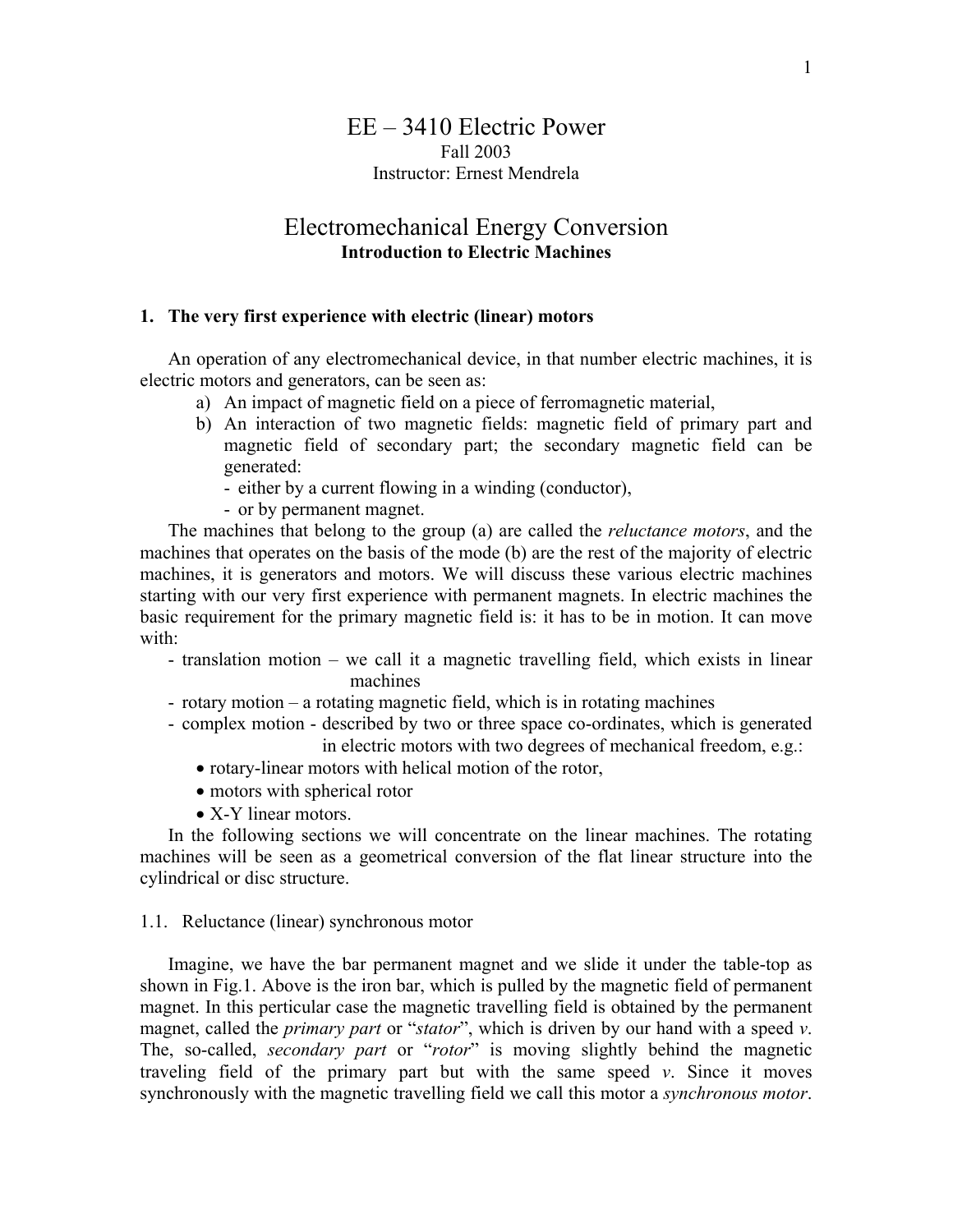The name *reluctance* means, that the reluctance of the magnetic circuit, which the magnetic flux is closed through, will change as the flux is moving on, because of finite length of a secondary part. Due to this change the magnetic force is produced that acts on the "rotor". If the secondary part would be very (infinitely) long there would be no magnetic force  $F_x$  that drive the "rotor". There will be only attractive force  $F_y$  (see Fig.1).



Fig.1 Linear reluctance motor formed by moving permanent magnet and a piece of solid iron

1.2. Permanent magnet (linear) synchronous motor

The secondary part can be in a form of permanent magnet as shown in Fig.2. In this case the magnetic force acting on the "rotor" is an effect of interaction of two magnetic fields: one produced by the "stator" and another one by the "rotor". The "rotor" moves here synchronously with the magnetic field of the "stator". Because of that, and, since the secondary part is in form of permanent magnet the motor is called a *permanent magnet synchronous motor.* 



Fig.2 Linear permanent magnet synchronous motor formed by the moving "stator" permanent magnet that is pulling the "rotor" permanent magnet

So far we analyzed the motors where the primary magnetic field has been produced by the permanent magnet. This can be replaced by the electromagnet. Its coil may be supplied from the dc voltage source as it is shown in Fig.3. The operation of the motor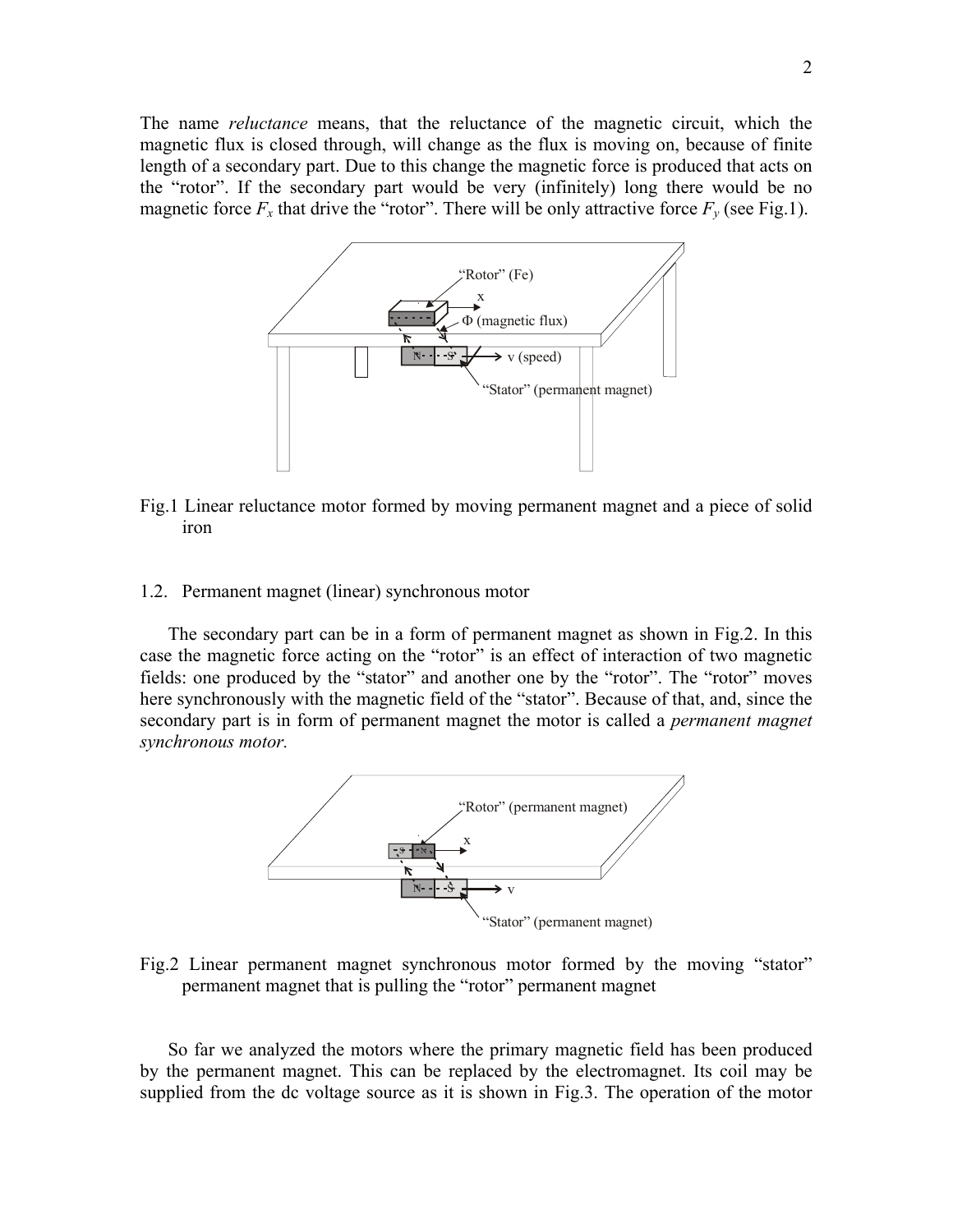does not differ from the previous motor and to get the magnetic flux moving we must push the electromagnet. The motor still can be called *permanent magnet linear synchronous motor*.



- Fig.3 Permanent magnet (linear) synchronous motor: "stator" magnetic field is produced by the coil supplied from the dc source
- 1.3 Synchronous (linear) motor

The permanent magnet of the secondary part can be replaced by the electromagnet as shown in Fig.4. In this case the motor is called *synchronous linear motor*.



Fig.4 Linear synchronous motor: "stator" and "rotor" are electromagnets

The rotating counterpart of the linear motion structure shown in Fig.4 is the machine (in this particular case – motor) shown in Fig.5. The stator (primary part) electromagnets, supplied by the current  $i_l$  represent a rotating magnetic field that rotates with angular speed  $\omega_m$ . The rotor electromagnet supplied by the current  $i_2$  is driven by the torque *T*, slightly behind the stator magnetic field by an angle  $\delta$  but with the same speed  $\omega_m$ .

The magnetic force, which acts on the secondary magnet, depends on the mutual displacement of both parts. If this displacement is expresses in terms of the angle  $\delta$  as shown in Fig.6, then the force  $F_m$  changes, practically, sinusoidally as shown in the graph in Fig.7.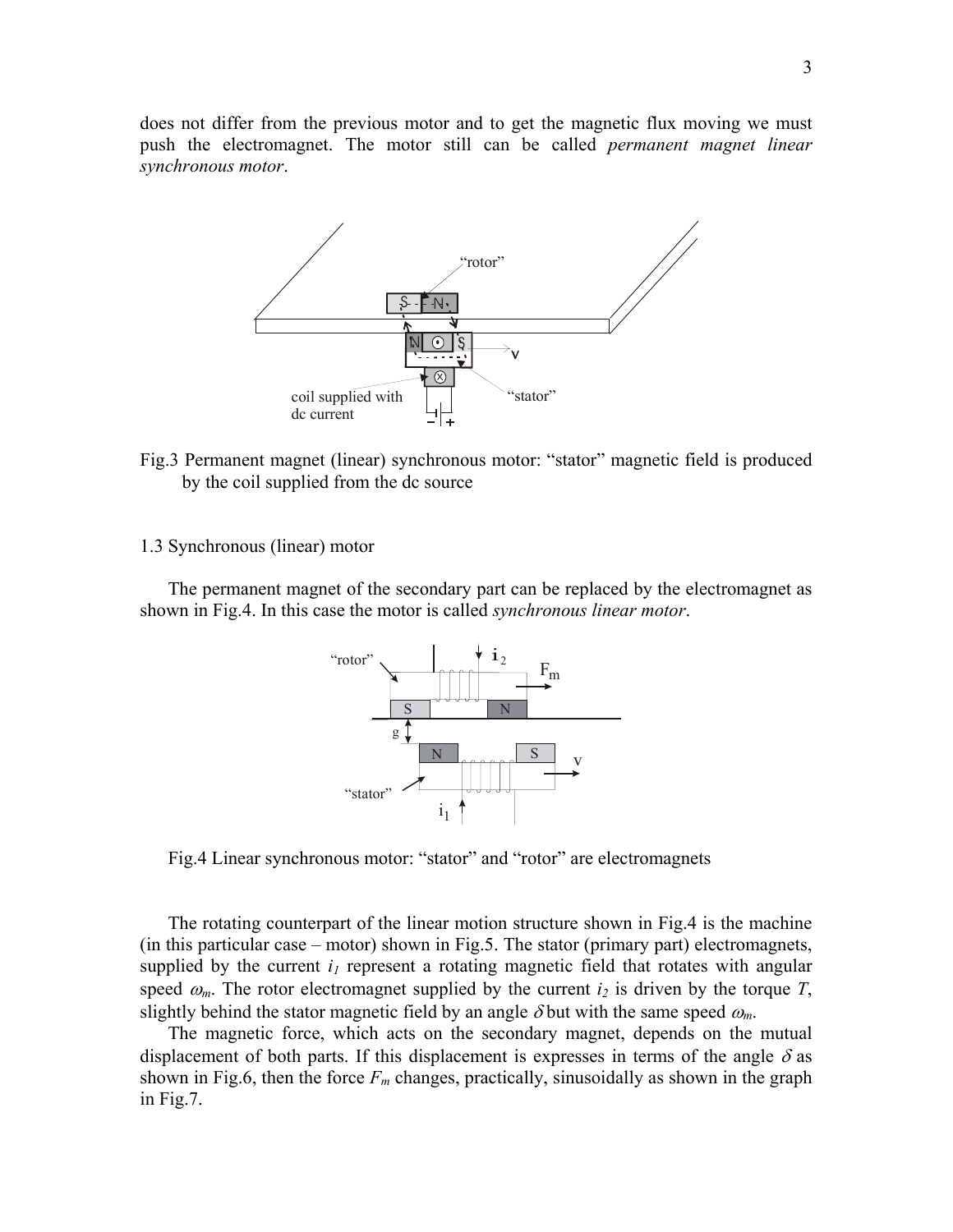

Fig.5 Rotary synchronous motor

The angle  $\delta$  is counted from the primary part to the secondary part. Therefore it is negative. The maximum negative value the force reaches at angle  $(-90^0)$ . The force can be expressed by the function:

$$
F_m = F_{\text{max}} \sin(\delta) \tag{1}
$$

or expressed in terms of Cartesian's coordinate:

$$
F_m = F_{\text{max}} \sin\left(\frac{\pi}{\tau} x\right) \tag{2}
$$

where  $\tau$  is the magnetic pole-pitch (see Fig.4).





 $F(T)$ 

Fig.6 Linear synchronous motor Fig.7 Force (torque) – power angle characteristic of linear (rotary) synchronous motor

In case of cylindrical structure shown in Fig.5 the rotor rotates synchronously with the stator magnetic flux due to the torque *T* acting on the rotor. Its value depends sinusoidaly on the angle  $\delta$  as shown in Fig.7.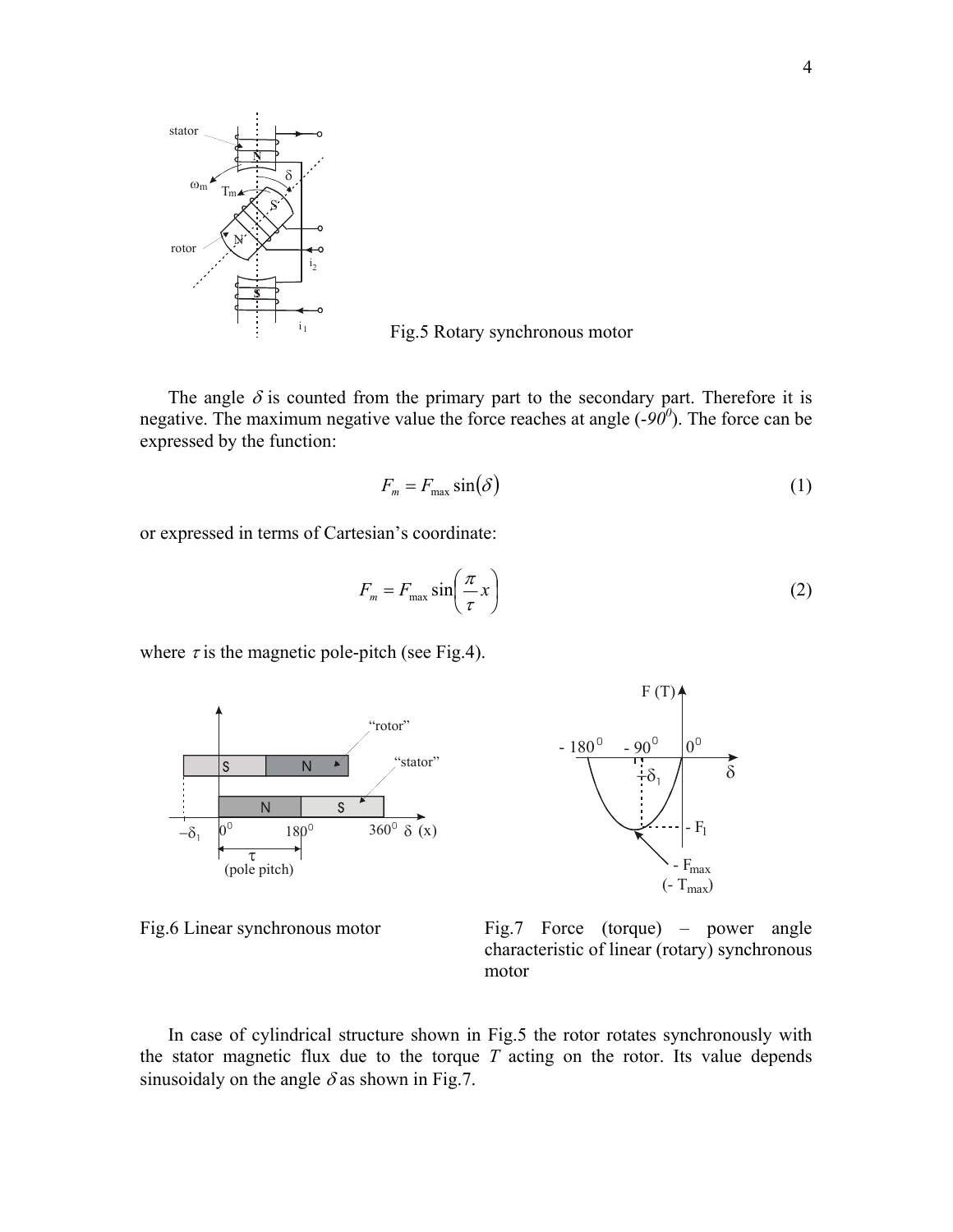#### **2. Force and torque in electric machines**

In electric motors the electric energy is converted into mechanical energy. In electric generator the process of energy conversion is reversed: a mechanical energy is converted into electrical energy. In both cases the magnetic field (magnetic flux  $\Phi$  - see Fig.8) is the medium in the *electromechanical conversion* process.



Fig.8 Illustration to electromechanical energy conversion

Look at Fig.8. In the linear synchronous motor the *electric energy* is delivered to the system through the "stator" and "rotor" winding terminals called *electrical ports*. This energy is converted to the *energy of magnetic field*, which is next converted into *mechanical energy.* The entire process of energy conversion is shown schematically in Fig.9. For the generator the process is reversed: the mechanical energy is delivered to the rotor through a rotor shaft and due to the magnetic flux generated by the rotor current it is converted into electrical energy leaving the system through the stator winding terminals (Fig.10).



Fig.9 Diagram of electromechanical energy conversion; no power losses are included

During the process of energy conversion the power losses dissipate in the system. In the rotor and stator windings a part of electrical energy is converted into heat due to Ohmic power losses in the winding resistance. In the rotor and stator cores, part of field energy is lost. In the mechanical part of the system part of mechanical energy is lost as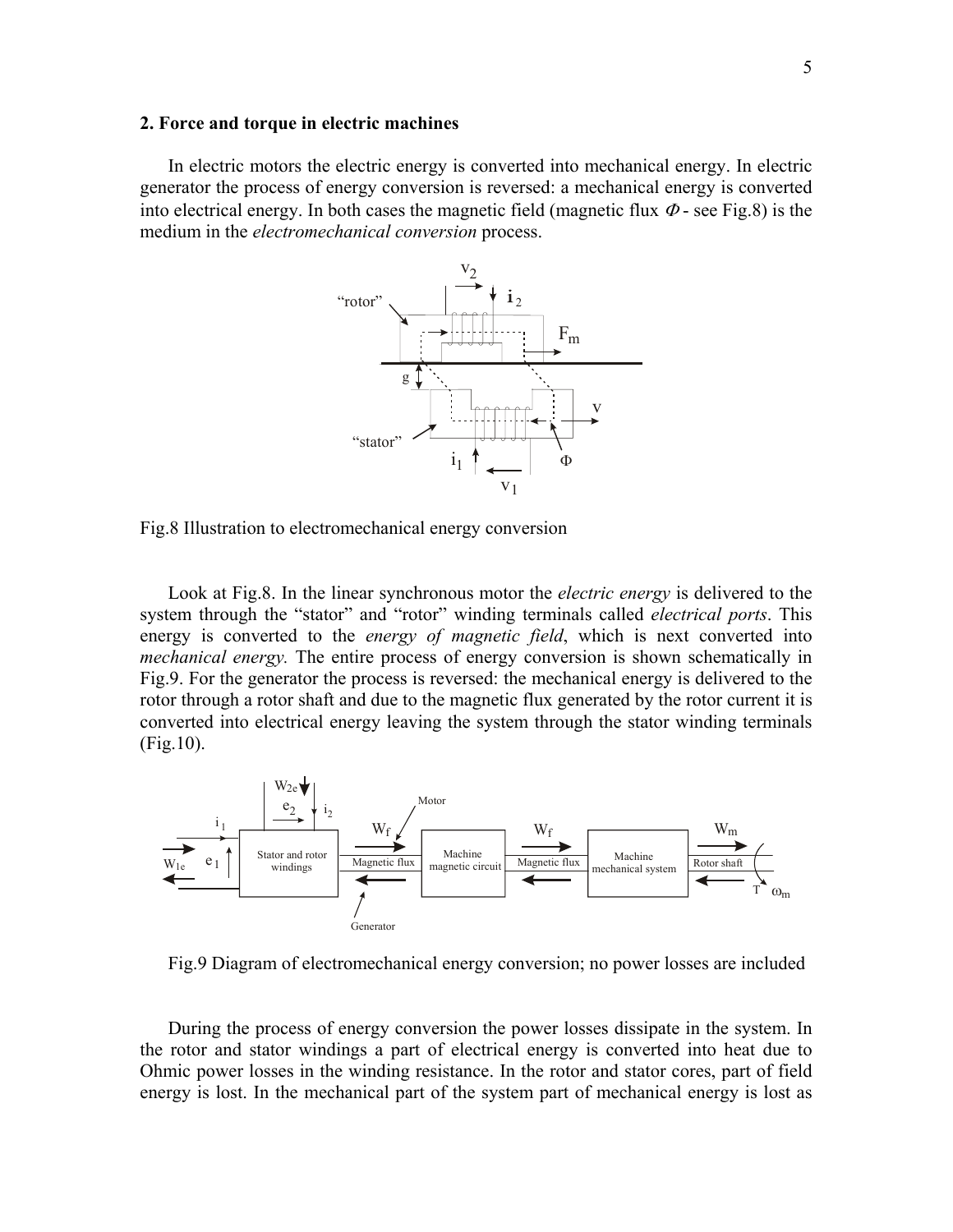heat in bearings and due to the friction between the rotating rotor and the air (windage losses). The process of energy conversion with inclusion of power losses is shown in Fig.11. These power losses are converted into the *heat energy*.



Fig.10 Illustration to electromechanical energy conversion in rotary synchronous generator



Fig.11 Diagram of electromechanical energy conversion with inclusion of power losses

### **2.1 Field energy**

In both: motor and generator the field energy is converted either into electric or mechanical energy. In permanent magnet machine the magnetic flux is generated by the magnet and in case of electromagnet the magnetic field is generated by the current.

To determine the magnetic field energy stored in the motor let us consider the electromagnetic structure shown in Fig.12 consisting of primary part, which does not move and the secondary part, that can move and which does not have the winding. Let assume that at present the secondary part does not move. Suppose we increase now the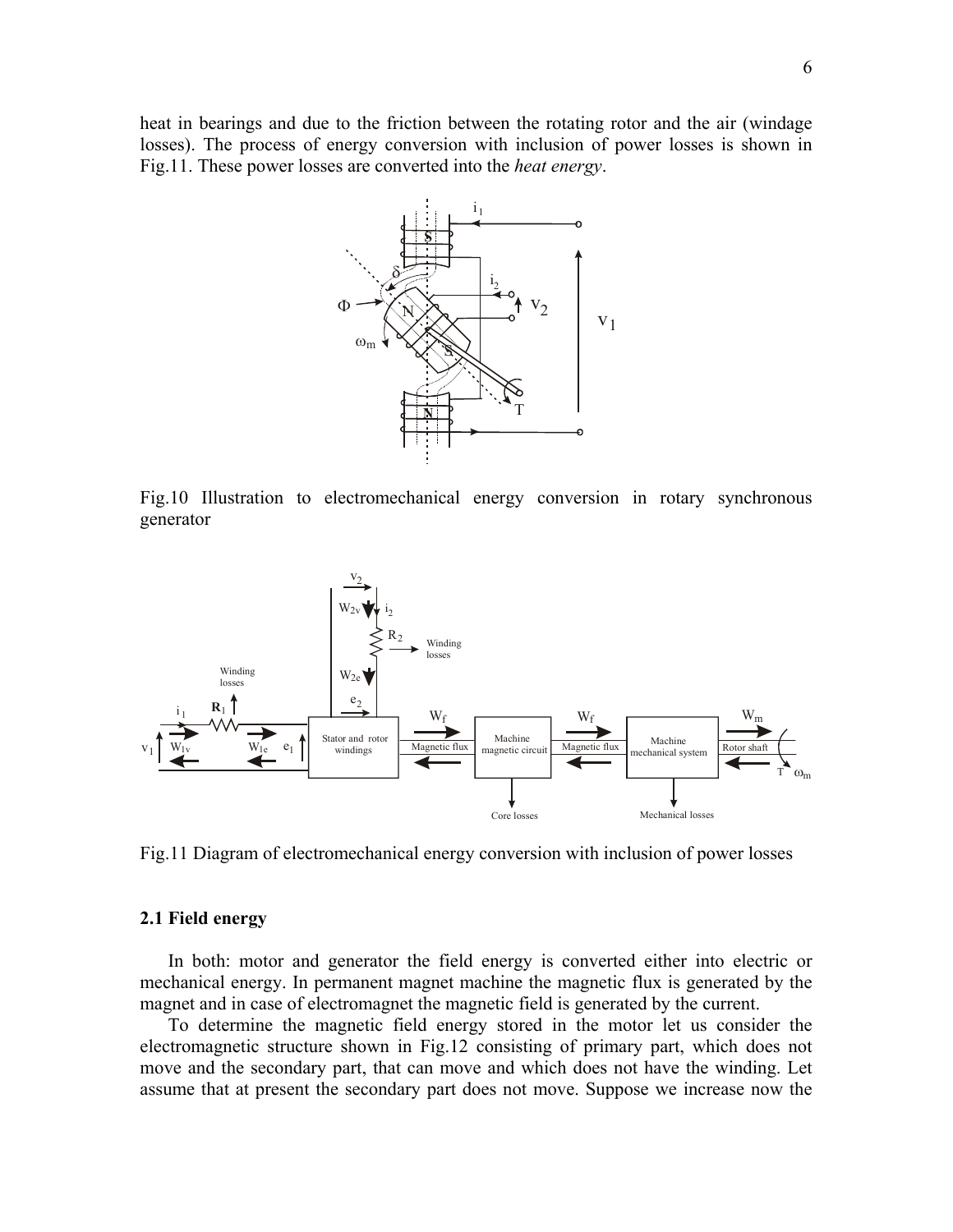current in the primary winding from  $\theta$  to  $i_l$ . The magnetic flux will rise from  $\theta$  to  $\Phi_l$  as shown in Fig.13. We can express the magnetic flux as the flux linkage  $\lambda = N \cdot \Phi$ , which is the product of a number of winding turns and the magnetic flux. In case of the real magnetic circuit the λ*-i* curve is not linear due to the saturation of the iron core. For the linear magnetic circuit the  $\lambda$ -*i* characteristic is a straight line as shown in Fig.13.b. This straight line is described by the equation:

$$
\lambda = L \cdot i \tag{3}
$$

where *L* is a current *i* coefficient known as winding inductance. If we differentiate both sides of the above equation assuming  $L = const$ , we will obtain the equation for the voltage e induced in the winding:

 $di$ 

*d*

$$
e = \frac{d\lambda}{dt} = L\frac{di}{dt}
$$
 (4)



Fig.12 Illustration to derivation of formula for field energy



Fig.13 Magnetic linkage-current characteristic for: (a) – nonlinear system, (b) – for linear system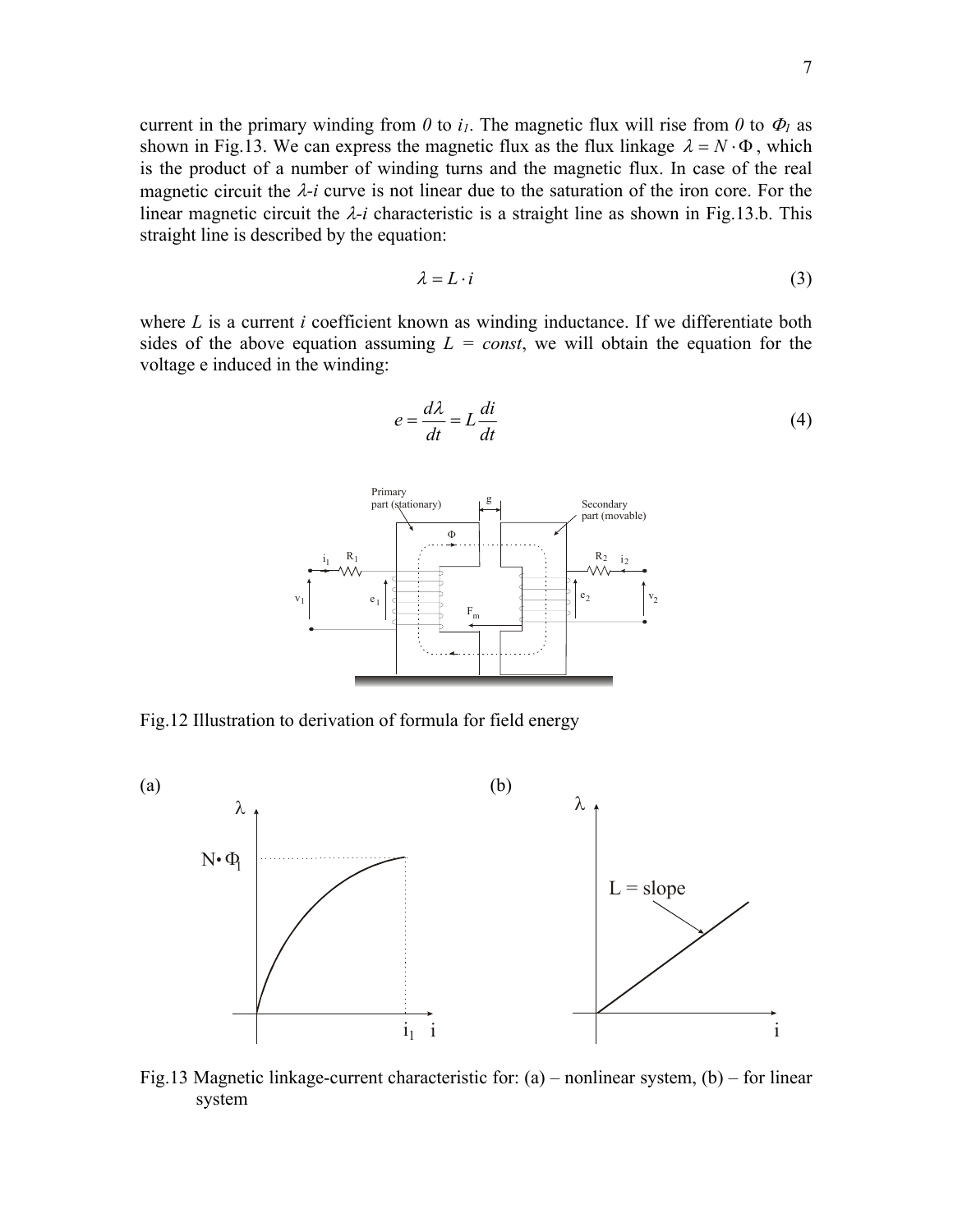The electric power is equal:

$$
p_e = e \cdot i = L \frac{di}{dt} i \tag{5}
$$

Since the relation between the power and energy is

$$
\frac{dW_e}{dt} = p_e \tag{6}
$$

The increment of electric energy:

$$
dW_e = p_e \cdot dt = e \cdot i \cdot dt = L \cdot i \cdot di \tag{7}
$$

In this particular case this energy is a part of the total electric energy delivered to the winding (see Fig.11):

$$
dW_{\nu} = p_{\nu} \cdot dt \tag{8}
$$

where:

$$
p_{v} = v \cdot i = R \cdot i^{2} + e \cdot i \tag{9}
$$

Thus *W<sub>e</sub>* is equal to the magnetic field energy stored in the magnetic flux:

$$
W_e = W_f \tag{10}
$$

If the power losses in all elements of the system are ignored and the secondary part is moving, then, during the differential time interval *dt* the increment of electrical energy *dWe* is equal to the sum:

$$
dW_e = dW_f + dW_m \tag{11}
$$

where  $dW_m$  is the increment of mechanical energy equal to mechanical work done during the time *dt* by the moving secondary part.

If the losses cannot be neglected they can be dealt with separately. They do not contribute to the energy conversion process.

When the flux linkage is increased from zero to  $\lambda_I$  by means of increase of current from  $\theta$  to  $i_l$ , the energy stored in the field is (Fig.14):

$$
W_f = \int_0^{\lambda_1} i \, d\lambda \tag{12}
$$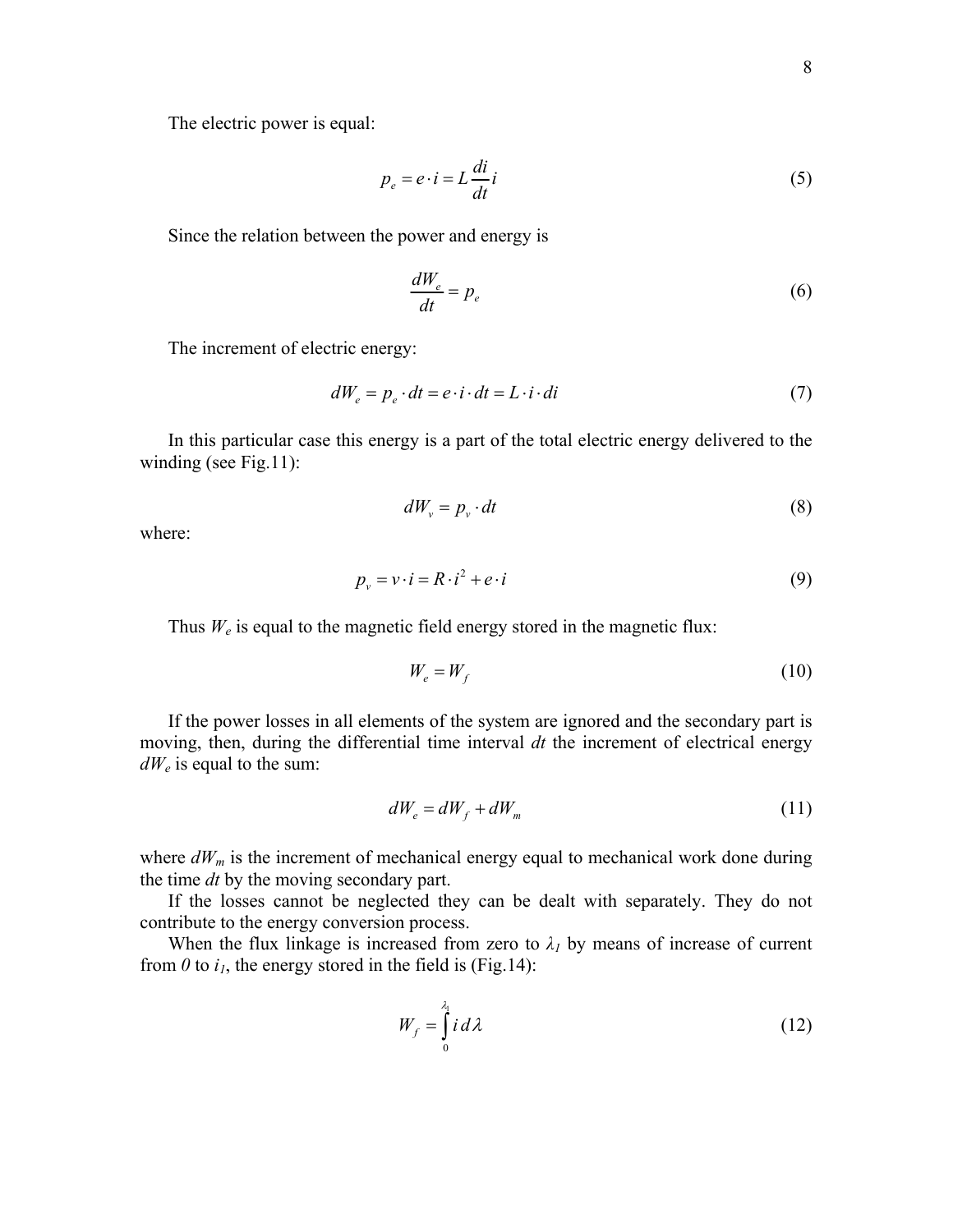

Fig.14 Field energy on *λ-i* characteristic

Suppose the air gap of the system in Fig.12 increases. The  $\lambda$ -*i* characteristic will become more flat and straight (see Fig.15). To maintain the same magnetic flux (flux linkage) greater current should flow in the winding and consequently greater energy is stored in the magnetic circuit (Fig.16). Since the volume of magnetic core remained unchanged the increase of field energy occurred in the air-gap.



Fig.15  $\lambda$ -I characteristics for various air- Fig.16 Field energy in the machine with gaps in the machine different air-gap

The energy stored in the field can be expressed in terms of other quantities, e.g. magnetic flux density *B* in the air gap *g*. To find flux density *B* for a given current *i* in the winding we will use the equivalent magnetic circuit of the system shown in Fig.17. This circuit does not differ from electric circuit for a dc current and the analogy between the electric and magnetic quantities are shown in Table 1.

Table 1

| Electric circuit                 | Magnetic circuit                                      |
|----------------------------------|-------------------------------------------------------|
| Electromofive force (emf) $E[V]$ | $\mu$ Magnetomotive (mmf) $F_m = I \cdot N$ [A·turns] |
| Current I [A]                    | Magnetic flux $\Phi$ [Wb]                             |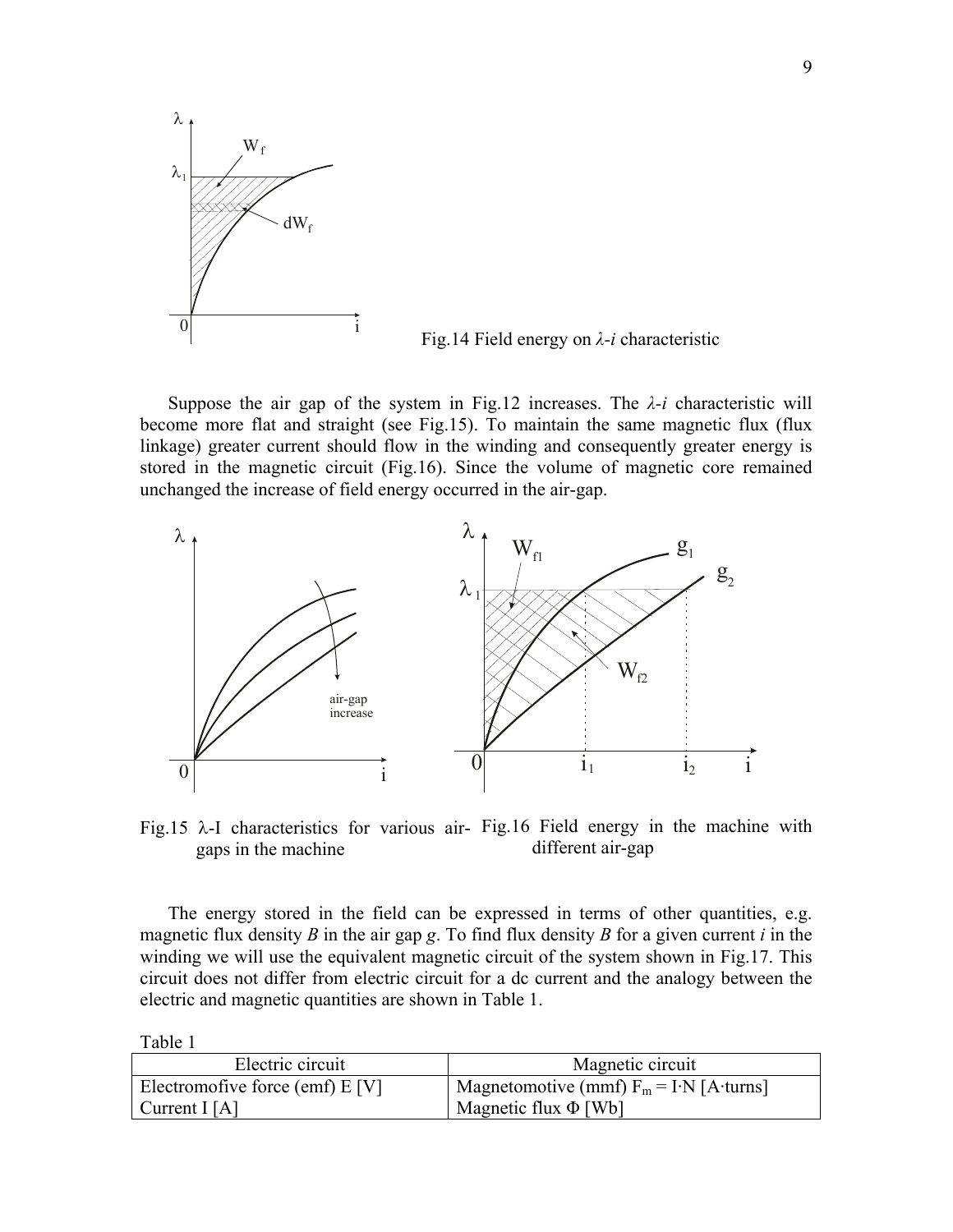Resistance of conductor *w w*  $R = \frac{l_w}{A_w \gamma} [\Omega]$ where:  $l_w$  – length of wire [m],  $A_w$  – cross-section area of the wire  $[m^2]$ ,  $\gamma$  – conductivity [..] Ohm's law:  $i = \frac{E}{R}$ Magnetic resistance (reluctance) of magnetic circuit  $\frac{1}{m} = \frac{\mu_m}{4}$ *m*  $R_m = \frac{l_m}{A_m \mu}$  [1/H] (13) where:  $l_m$  – length of magnetic circuit [m], Am – cross-section area of magnetic circuit  $\lceil m^2 \rceil$  $\mu$  – magnetic permeability [H/m] Ohm's law: *m m F R*  $\Phi = \frac{I_m}{I_m}$  (14)



Magnetic flux  $\Phi$  is a product:

$$
\Phi = B \cdot A_m \tag{15}
$$

of *B* [T] – magnetic flux density, and  $A_m$  [m<sup>2</sup>]. For the linear magnetic circuit a flux density is equal

$$
B = H \cdot \mu \tag{16}
$$

where  $H$   $[A/m]$  – is the magnetic field intensity in the magnetic circuit.

The Ohm's law for magnetic circuit written in other form is:

$$
F_m = \Phi \cdot R_m \tag{17}
$$

Inserting  $(13)$ ,  $(15)$  and  $(16)$  into  $(17)$  we obtain: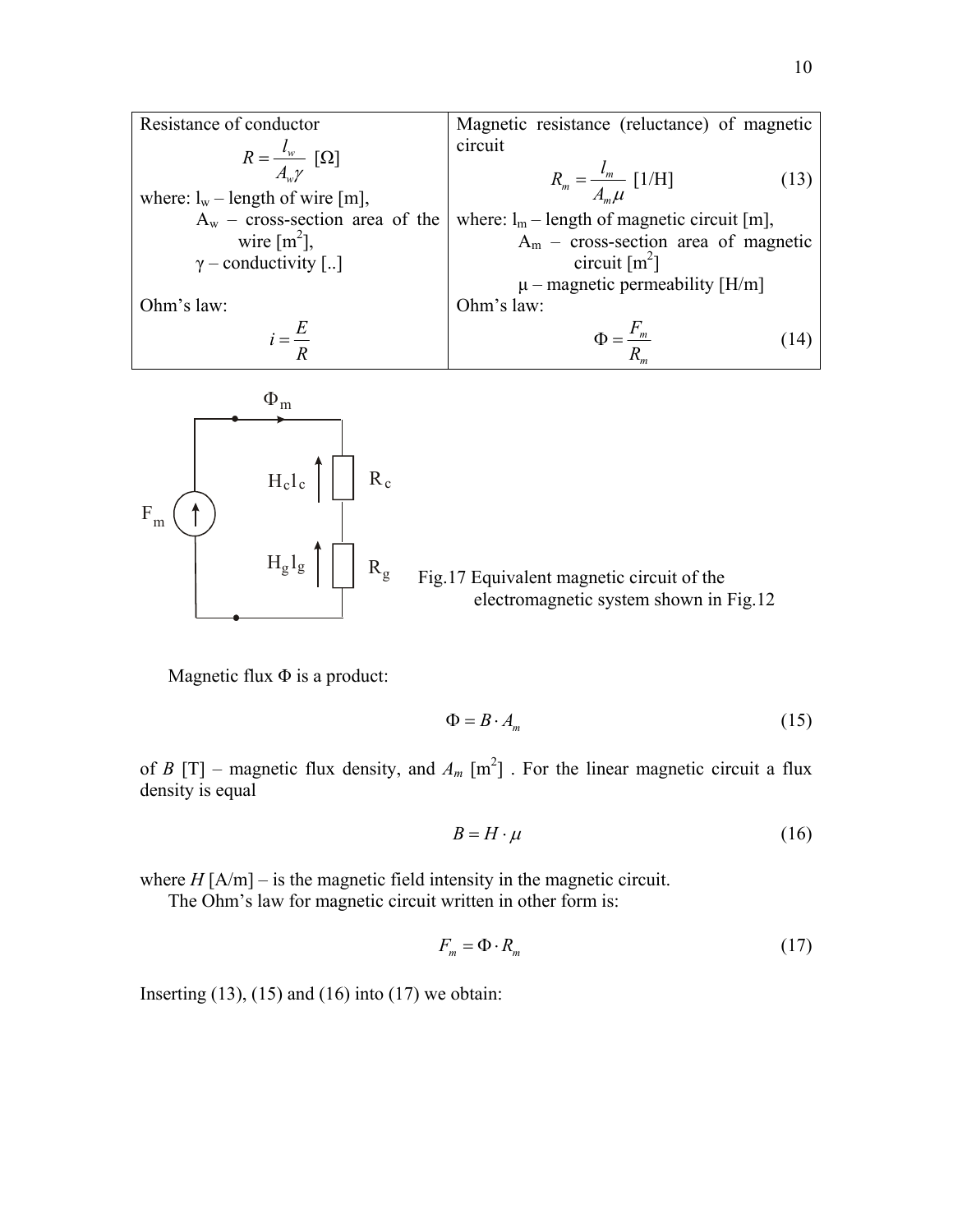$$
I \cdot N = B \cdot A_m \frac{l_m}{A_m \mu}
$$
  
=  $H \cdot \mu \frac{l_m}{\mu}$  (18)  
=  $H \cdot l_m$ 

where  $H \cdot l_m$  – is the magnetic voltage drop across reluctance of the magnetic circuit.

Consider now the electromagnetic system shown in Fig.12 with its magnetic equivalent circuit in Fig.17. Let

*Hc* - magnetic intensity in the core  $H<sub>g</sub>$  - magnetic intensity in the air gap  $l_c$  – total length of the magnetic core  $l_g$  – length of the air-gaps

Then

$$
N \cdot i_1 = H_c l_c + H_g l_g \tag{19}
$$

The flux linkage:

$$
\lambda = N \cdot \Phi = N \cdot A_m \cdot B \tag{20}
$$

From Eqs.12, 19 and 20:

$$
W_f = \int \frac{H_c l_c + H_g l_g}{N} N \cdot A_m \cdot dl \tag{21}
$$

For the air-gap

$$
H_g = \frac{B}{\mu_0} \tag{22}
$$

where  $\mu_0$  – is the magnetic permeability of the vacuum (air-gap) equal to  $4\pi 10^{-7}$  [H/m] From Eqs.21 and 22

$$
W_f = \int \left( H_c l_c + \frac{B}{\mu_0} l_g \right) A_m \cdot dB
$$
  
\n
$$
= \int \left( H_c dB \cdot A_m \cdot l_c + \frac{B}{\mu_0} dB \cdot A_m \cdot l_g \right)
$$
  
\n
$$
= \int H_c dB \cdot V_c + \frac{B^2}{2\mu_0} \cdot V_g
$$
  
\n
$$
= W_{fc} \cdot V_c + W_{fg} \cdot V_g
$$
  
\n
$$
= W_{fc} + W_{fg}
$$
 (23)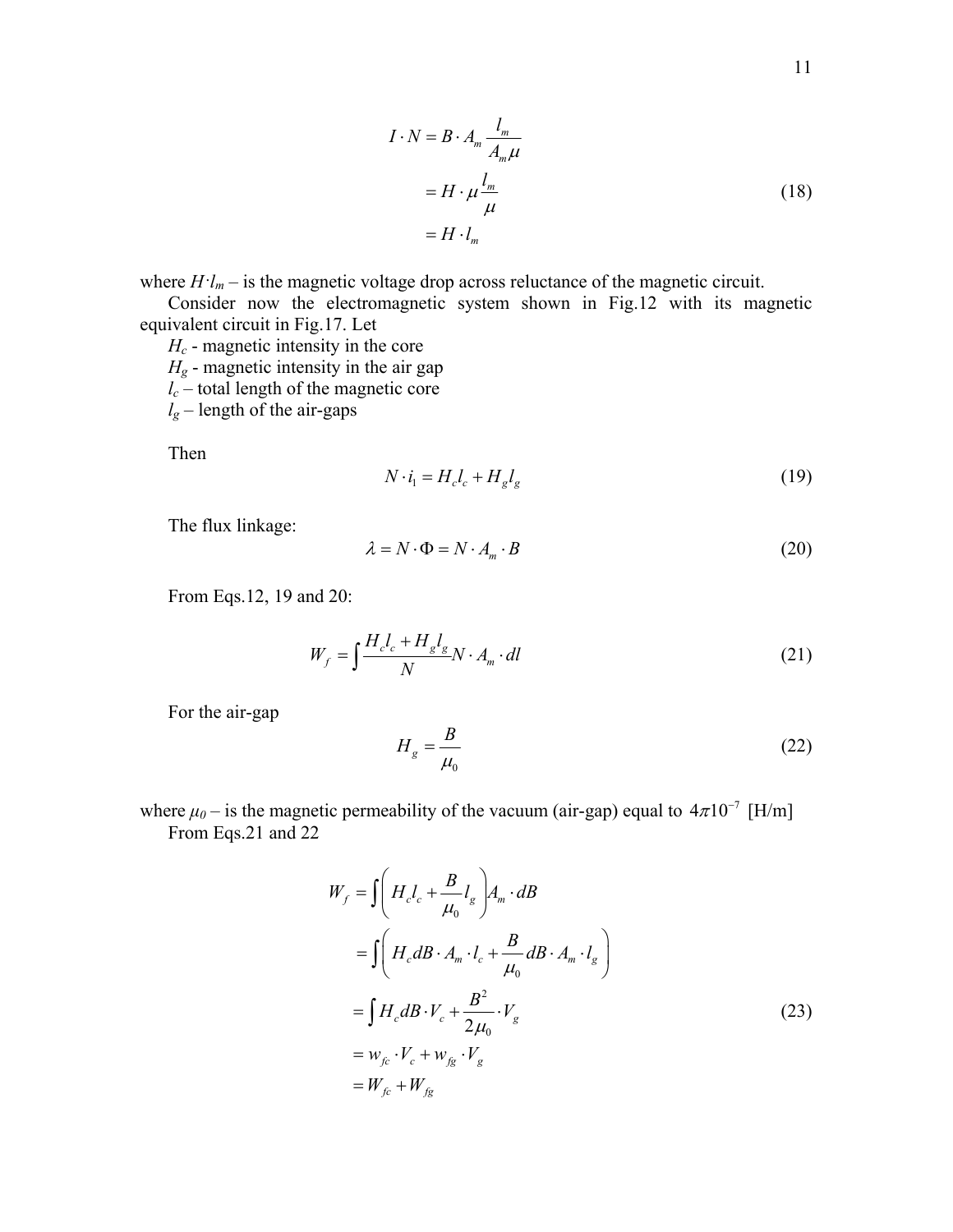where:

$$
w_{fc} = \int H_c dB
$$
 - is the energy density in the magnetic core  

$$
w_{fg} = \frac{B^2}{2\mu_0}
$$
 - is the energy density in the air-gap  

$$
V_c
$$
 - is the volume of the magnetic core  

$$
V_g
$$
 - is the volume of the air-gap  

$$
W_{fc}
$$
 - is the energy in the magnetic core  

$$
W_{fg}
$$
 - is the energy in the air-gap

For a linear magnetic core:

$$
H_c = \frac{B_c}{\mu_c} \tag{24}
$$

therefore

$$
W_{fc} = \int \frac{B_c}{\mu_c} dB_c \cdot V_c
$$
  
= 
$$
\frac{B_c^2}{2\mu_c} \cdot V_c
$$
 (25)

Looking at Eqs. 23 and 25 we see that the field energy is inversely proportional to the permeability  $\mu$  and straight proportional to the volume *V*. If we have the electromechanical system shown in Fig.12, in which the same flux density is in both: iron cores and air-gap (the same flux  $\Phi$  and the same cross-section area are for both parts), the magnetic energy is stored mainly in the air-gap, since the core permeability is equal to  $\mu_c = \mu_a \mu_r$ , and the relative permeability for unsaturated iron is  $\mu_r > 1000$ .

### **2.2 Co-energy**

To calculate the attractive magnetic force acting on the movable part we will introduce the quantity called co-energy. It is defined as:

$$
W_f' = \int_0^{i_1} \lambda \cdot di \tag{26}
$$

It does not have any physical significance. Co-energy and energy of the system is shown in Fig.18. From Fig.18

$$
W_f' + W_f = \lambda \cdot i \tag{27}
$$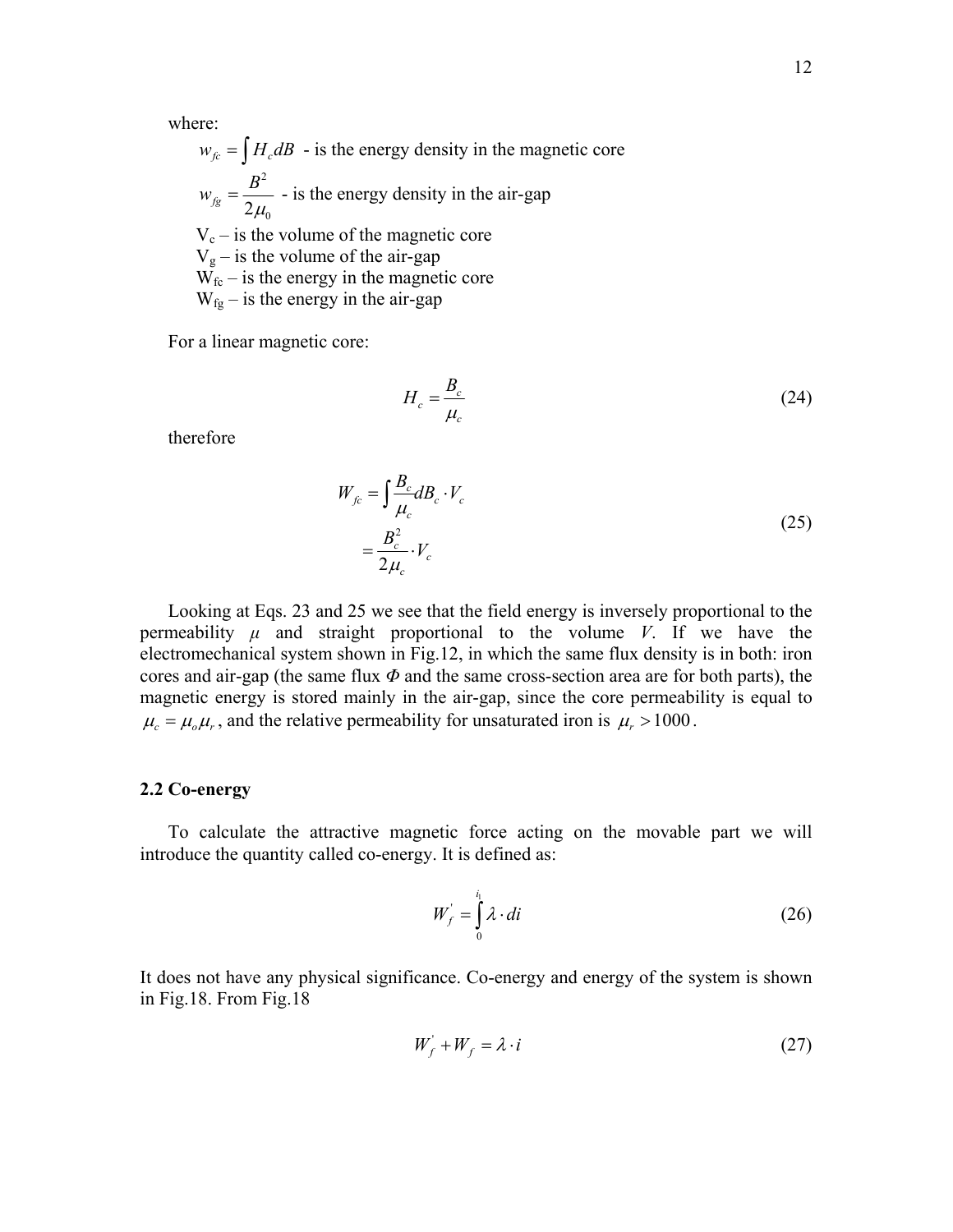If *λ-i* characteristic is nonlinear:  $W'_f > W_f$  (Fig.19 – curve *g<sub>1</sub>*), but if *λ-i* characteristic is linear (straight line *g<sub>2</sub>*):  $W_f' = W_f$ . If the air-gap increases from *g<sub>1</sub>* to *g<sub>2</sub>* and the current remains unchanged the co-energy will decrease as shown in Fig.19.



Fig.18 Field energy  $W_f$  and field co-energy  $W_f'$ 

Fig.19 Field co-energy for two different values of air-gap in the system

### **2.3 Mechanical energy and forces**

Let us consider the system in Fig.20. Let the secondary part moves from one position  $(x = x_1)$  to another position  $(x = x_2)$ . The  $\lambda$ -*i* characteristics of the system for these two positions are shown in Fig.21. If the secondary part has moved slowly the current, equal to  $i = v/R$  remains the same at both positions in the steady state because the coil resistance does not change and the voltage is set to be constant.



Fig.20 Electromechanical system with movable and stationary parts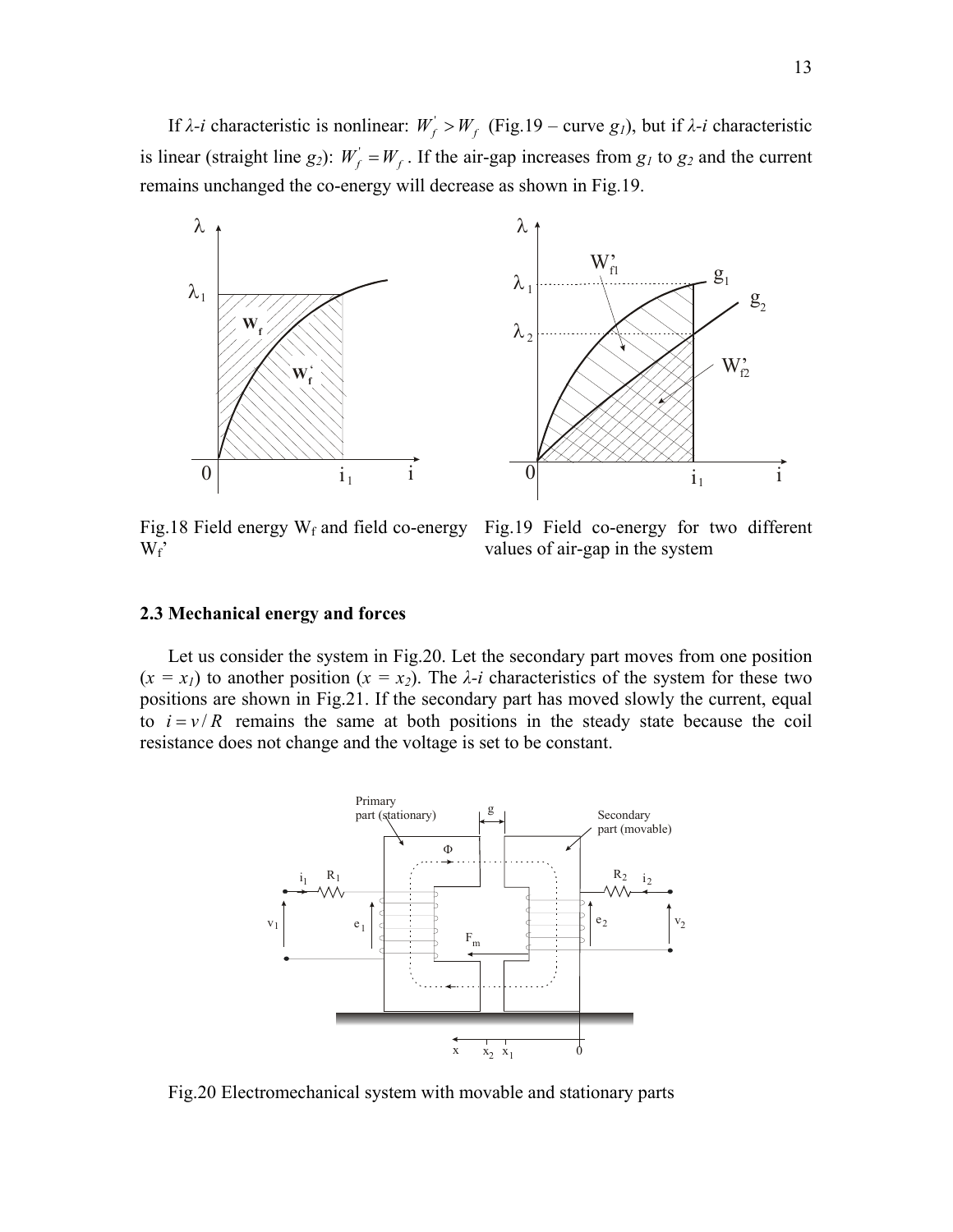

Fig.21 Illustration to the magnetic force derivation

The operation point has moved upward from point  $a \rightarrow b$ . During the motion:

$$
dW_e = \int e \, i \cdot dt = \int_{\lambda_1}^{\lambda_2} i \cdot d\lambda = area(abcd)
$$
 (28)

the increment of electric energy has been sent to the system. The field energy has changed by the increment

$$
dW_f = area(0bc - 0ad) \tag{29}
$$

The mechanical energy

$$
dWm = dWe - dWf
$$
  
= area(abcd) + area(0ad) - area(0bc)  
= area(0ab) (30)

is equal to the mechanical work done during the motion of the secondary part and it is represented by the shaded area in Fig.21. This shaded area can be seen also as the increase in the co-energy:

$$
dW_m = dW_f' \tag{31}
$$

Since:

$$
dW_m = f_m dx \tag{32}
$$

the force  $f_m$  that is causing differential displacement is:

$$
f_m = \frac{\partial W'_f(i, x)}{\partial x}\Big|_{i=\text{const}}\tag{33}
$$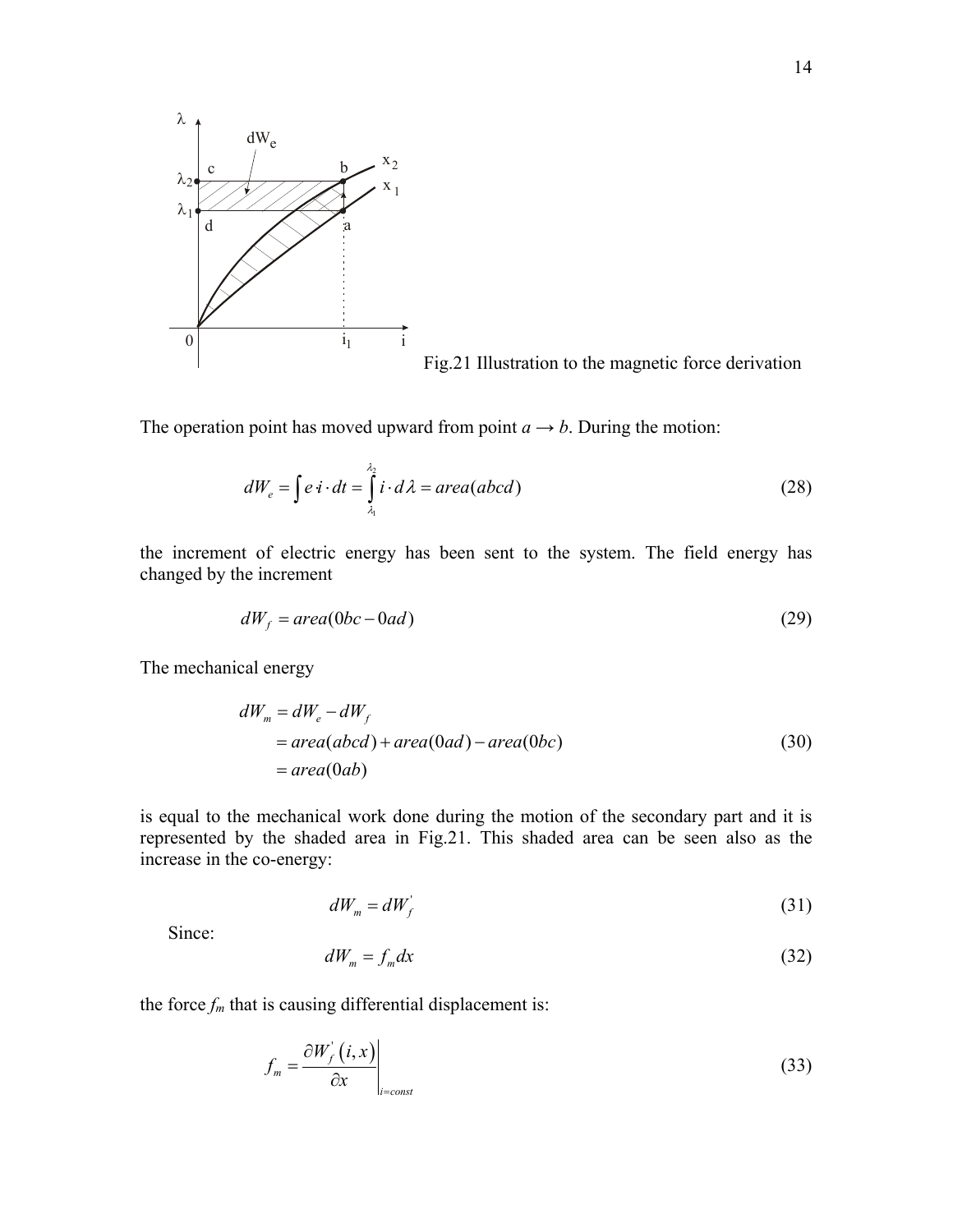### 2.3.1 Force in linear system

Let us consider again the system shown in Fig.20. The reluctance of the magnetic core path can be ignored due to the high value of  $\mu_c$  (see Eq.13) and the  $\lambda$ -*i* characteristic is assumed to be linear. The coil inductance  $L_1$  depends on the reluctance of the magnetic circuit. From Eqs.3 and 14 we obtain

$$
L = \frac{N \cdot F_m}{R_m i} \tag{34}
$$

From Eqs.13 and 34, after transformation we obtain:

$$
L = \frac{N^2 \mu A_m}{g} \tag{35}
$$

That means that inductance *L* depends on length of the air-gap, so it is the function of *x* co-ordinate (see Fig.20). Thus for the idealized system:

$$
\lambda = L(x)i \tag{36}
$$

where  $L(x)$  changes its value with the gap length. Since the field co-energy is:

$$
W_f = \int_0^i \lambda \cdot di \tag{37}
$$

after inserting Eq.36 for *λ* we obtain:

$$
W'_f = \int_0^t L(x) i \cdot di
$$
  
= 
$$
\frac{1}{2} L(x) i^2
$$
 (38)

The magnetic force acting on the secondary part we obtain from Eqs.33 and 38:

$$
f_m = \frac{\partial}{\partial x} \left( \frac{1}{2} L(x) i^2 \right) \Big|_{i=\text{const}}
$$
  
= 
$$
\frac{1}{2} i^2 \frac{dL(x)}{dx}
$$
 (39)

For a linear system the field energy is equal to the co-energy (Fig.19 – line  $g_2$ ), thus: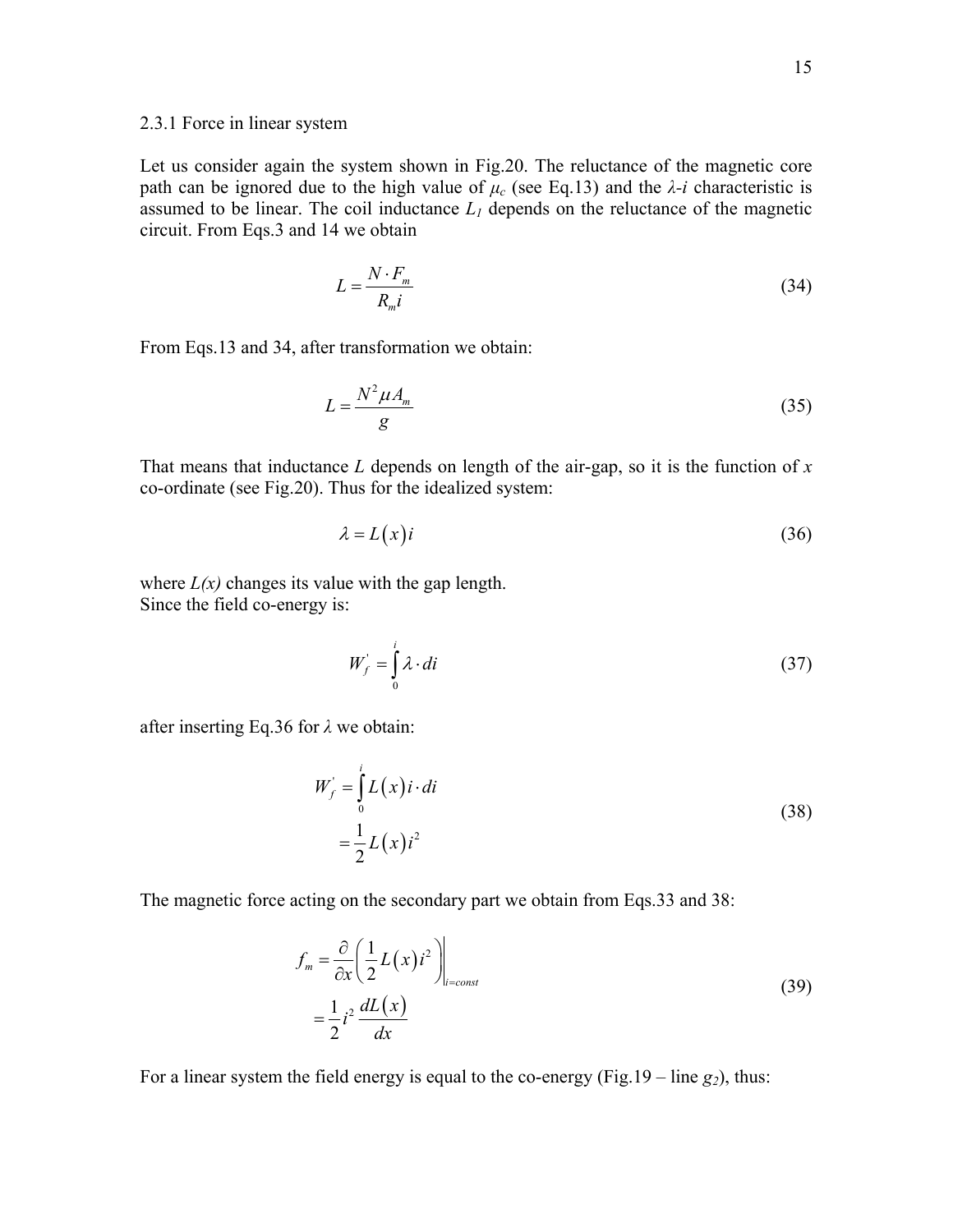$$
W_f = W_f' = \frac{1}{2} L(x) i^2
$$
 (40)

Force  $f_m$  can be expressed also in terms of magnetic flux density in the air-gap  $B_g$ . If we assume that  $H_c$  is negligible (due to high permeability  $\mu_c$  of the core), then for mechanical system in Fig.20 we obtain from Eq.19:

$$
Ni = H_g 2g = \frac{B_g}{\mu_0} 2g
$$
\n(41)

and

$$
i = \frac{B_g}{N\mu_0} 2g \tag{42}
$$

From Eqs.35, 38 and 42 we obtain:

$$
W'_{f} = \frac{B_g^2}{2\mu_0} \cdot A_g \cdot 2g \tag{43}
$$

The above expression can be obtained also from the field energy. For the linear magnetic circuit  $W_f = W_f$ , therefore from Eq.23 (for negligible magnetic energy stored in the core):

$$
W'_f = \frac{B_g^2}{2\mu_0} \cdot V_g
$$
  
=  $\frac{B_g^2}{2\mu_0} \cdot A_g \cdot 2g$  (44)

where  $A_g$  is the cross-section area of the air-gap.

From Eqs.33 and 43 the force acting on the secondary part is:

$$
f_m = \frac{\partial}{\partial g} \left( \frac{B_g^2}{2\mu_0} \cdot A_g \cdot 2g \right)
$$
  
=  $\frac{B_g^2}{2\mu_0} \cdot 2A_g$  (45)

It means that the magnetic force is proportional to the magnetic flux density in square.

The magnetic pressure  $F_m$  that is often used is calculated as the force per unit area of air-gap. Thus from Eq.45 we have (the cross-section area of the air-gap is  $2A_g$ ):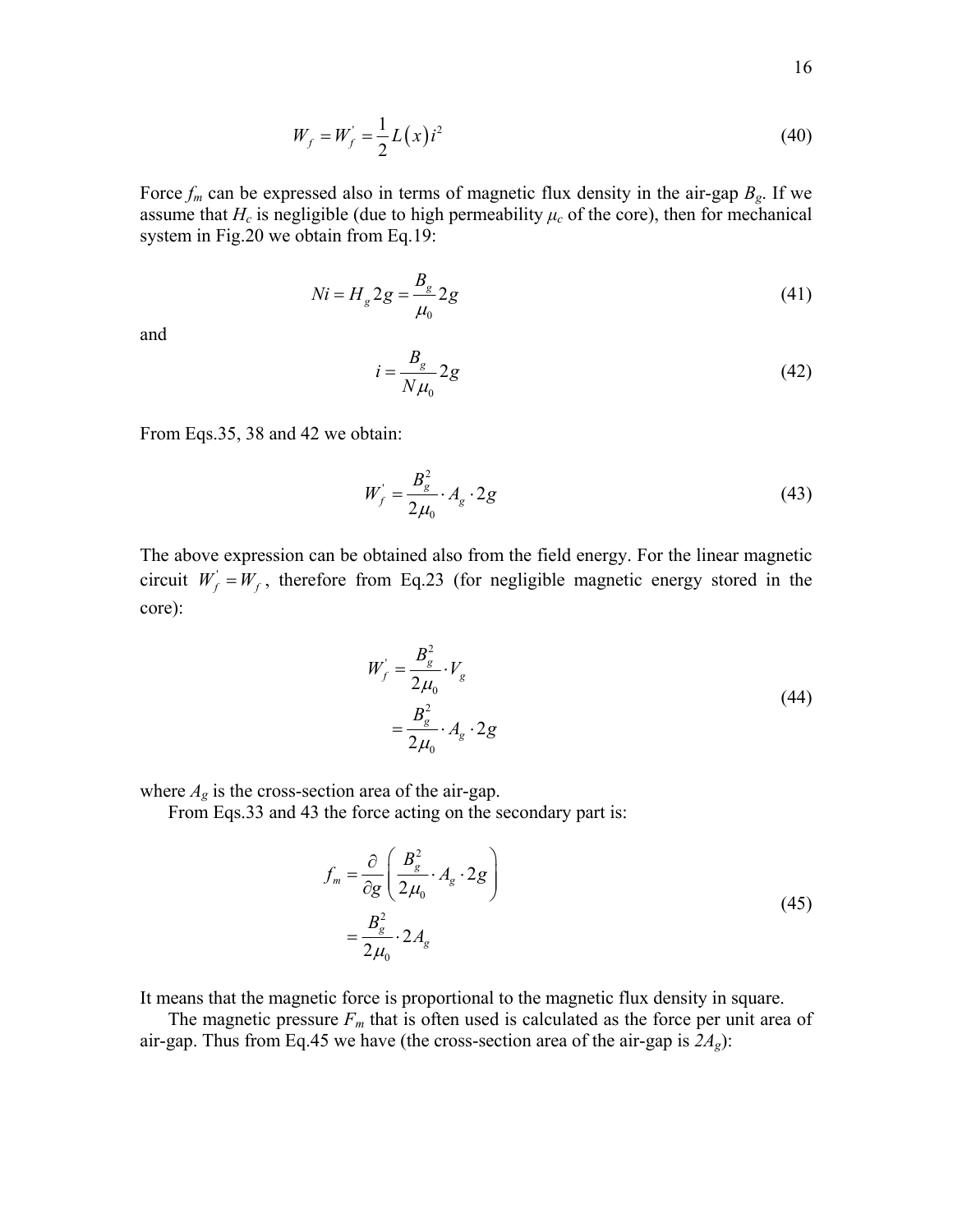$$
F_m = \frac{B_g^2}{2\mu_0} \tag{46}
$$

The expression 45 can be used to calculate the force in all electromechanical devices where the magnetic flux density in the air-gap is known. So it can also be applied to determine the driving force in all these primitive linear motors shown in Fgs.1 - 4. Let us consider the reluctance linear "motor" shown in Fig.22. The magnetic force acting on the "rotor" (and the same force, but in opposite direction, acts on the "stator") is expressed by Eq.45. The driving force  $f_x$  acting on the "rotor" is the tangential (to *x* axis) component that can be determined from  $f_m$  if we know the angle  $\beta$  or the mutual displacement  $\Delta x$ between two motor parts.

If we have the reluctance motor with the primary part as an electromagnet (Fig.23) we can use formula 39 to determine the linear force  $f<sub>x</sub>$  acting on the secondary part. The data that we have to know is the current *i* flowing in the "stator" winding and the inductance  $L(x)$  expressed as the function of x coordinate. If the "rotor" is infinitely long in x direction as in Fig.24, then  $L = const$ . with respect to x direction and according to Eq.23 the force  $f_x = 0$  despite very strong attractive force  $f_y$  acting on the "rotor".



Fig.22 Force components in linear reluctance motor



Fig.23 Force component  $F_x$  produced in the linear reluctance motor

The Eqns.39 and 45 for force was derived for the system with the coil wound on the primary part only. We derive now the force equation for the linear system with the coil wound also on the secondary part (Fig.20) as it is in synchronous linear motors shown in Fig.8. To do this let us assume again that the secondary part does not move and the field energy is equal to the electric energy: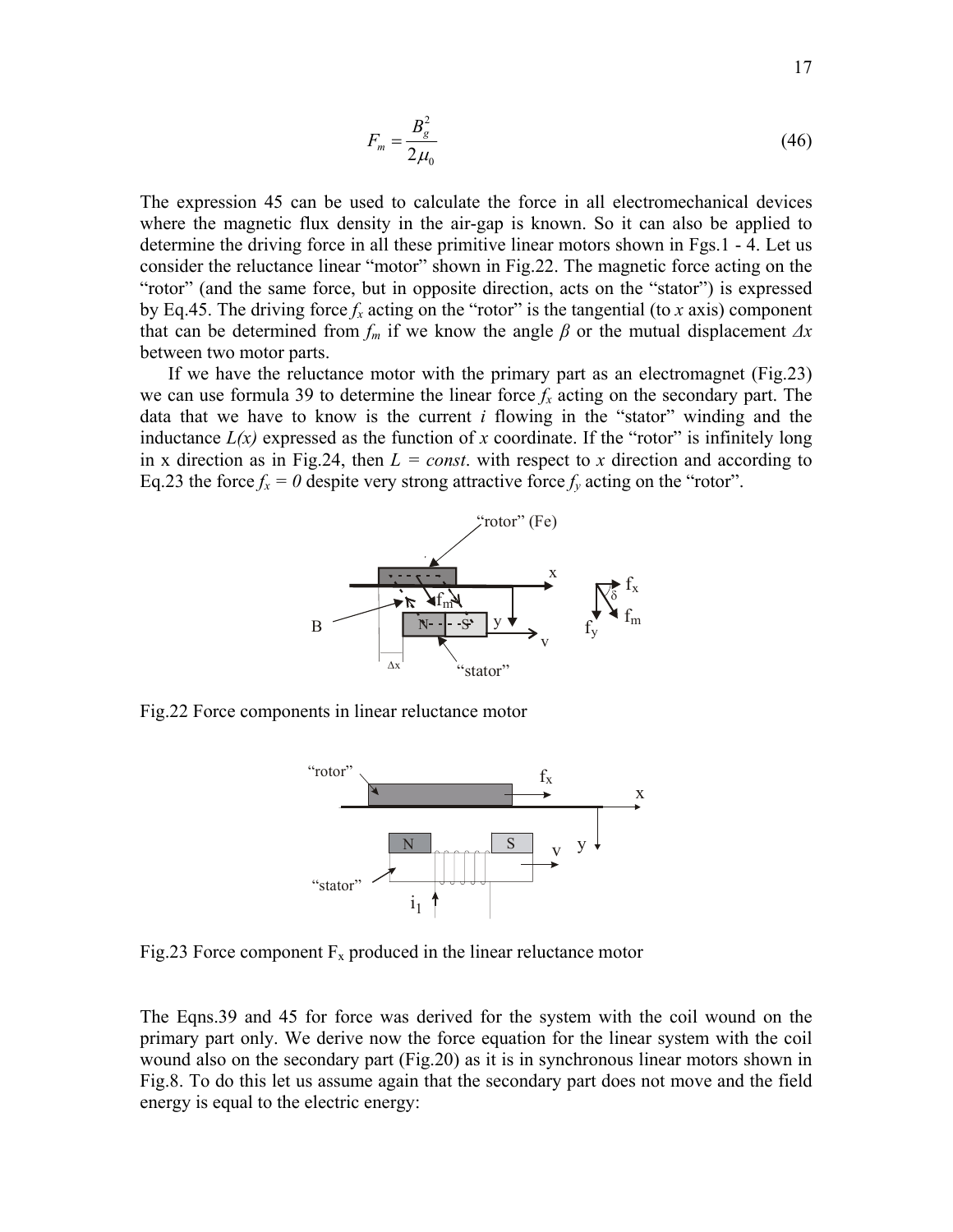$$
dW_f = dW_e = e_1 i_1 dt + e_2 i_2 dt
$$
  
=  $i_1 d\lambda_1 + i_2 d\lambda_2$  (47)



Fig.24 No driving force in the motor with infinitely (very) long "rotor"

In the linear system (the  $\lambda$ -*i* characteristic is represented by the straight line; see Fig13.b) the flux linkages can be expressed in terms of inductances that are constant:

$$
\lambda_1 = L_{11}i_{11} + L_{12}i_2
$$
  
\n
$$
\lambda_2 = L_{21}i_1 + L_{22}i_2
$$
\n(48)

where:  $L_{II}$  – is the self inductance of the excitation winding

 $L_{22}$  – is the self inductance of the moveable part winding

 $L_{12}$  and  $L_{21}$  – are the mutual inductances between two windings

From Eqs.33 and 34:

$$
dW_{f} = i_{1}d(L_{11}i_{1} + L_{12}i_{2}) + i_{2}d(L_{22}i_{2} + L_{21}i_{1})
$$
  
= L\_{11}i\_{1}di\_{1} + L\_{22}i\_{2}di\_{2} + L\_{12}d(i\_{1}i\_{2}) (49)

The field energy is equal to the field co-energy for the linear systems. Thus we have:

$$
W_f = W_f = L_{11} \int_0^{i_1} i_1 di_1 + L_{22} \int_0^{i_2} i_2 di_2 + L_{12} \int_0^{i_1 i_2} d(i_1 i_2)
$$
  
=  $\frac{1}{2} L_{11} i_1^2 + \frac{1}{2} L_{22} i_2^2 + L_{12} i_1 i_2$  (50)

In the system analyzed here the inductances depend on the value of an air-gap. It means, that they are functions of position *x* of secondary part. According to Eq.33 the force developed by the linear system: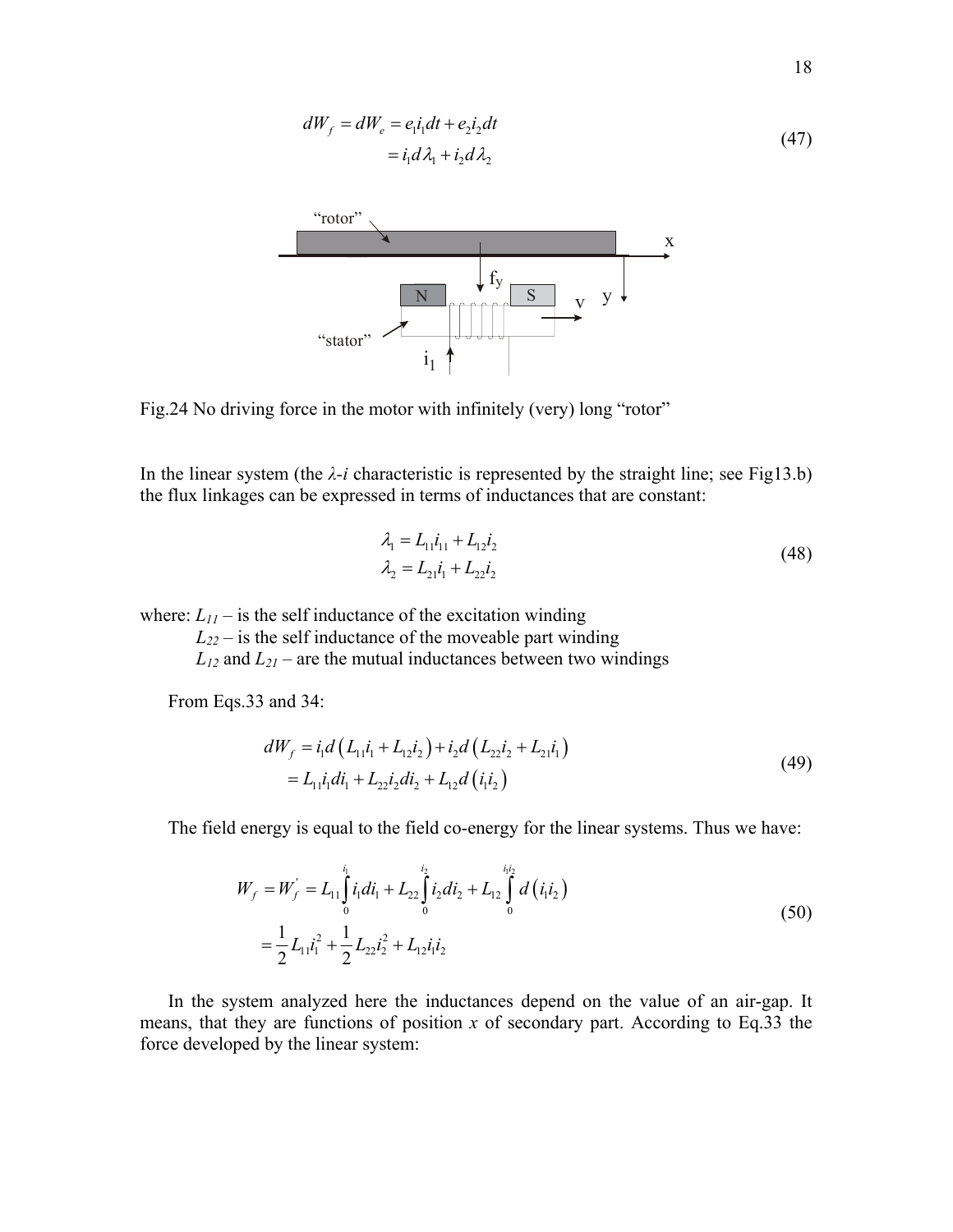$$
f_m = \frac{\partial W'_f(i, x)}{\partial x} \Big|_{i=\text{const}}
$$
  
=  $\frac{1}{2} i_1^2 \frac{dL_{11}}{dx} + \frac{1}{2} i_2^2 \frac{dL_{22}}{dx} + i_1 i_2 \frac{dL_{12}}{dx}$  (51)

The first two terms are the two force components known as reluctance forces. The third one is called an electromagnetic force. This force exists even if self inductances do not depend on x co-ordinate, it is if there are no two first components. This type of situation exists in the system shown in Fig.25, where either two or one of the part is infinitely (very) long. When the secondary moves with respect to the primary, self inductances of the coils remain unchanged, and only the mutual magnetic coupling (mutual inductance) changes.



Fig.25 Coils in the infinitely long "stator" and "rotor" cores

#### *Equilibrium equations*

To analyze transients in the windings and dynamic behavior of the motors we have to write *equilibrium equations* for *electrical ports* and *mechanical port*. The equilibrium equations for electrical ports are terminal *voltage equations* for both primary and secondary windings written on the basis of the second (voltage) Kirhhoff's law applied to equivalent circuit of both windings shown in Fig.26. Equation for mechanical port is the *equation of motion* for mechanical system of the motor shown in Fig.27, and written in accordance with the Newton's Law of Motion. The equations written for the electromechanical system shown in Fig.20 are as follows:

- for electrical ports:

$$
v_1 = R_1 i_1 + \frac{\partial \lambda_1}{\partial t} \tag{52}
$$

$$
v_2 = R_2 i_2 + \frac{\partial \lambda_2}{\partial t} \tag{53}
$$

- for mechanical port: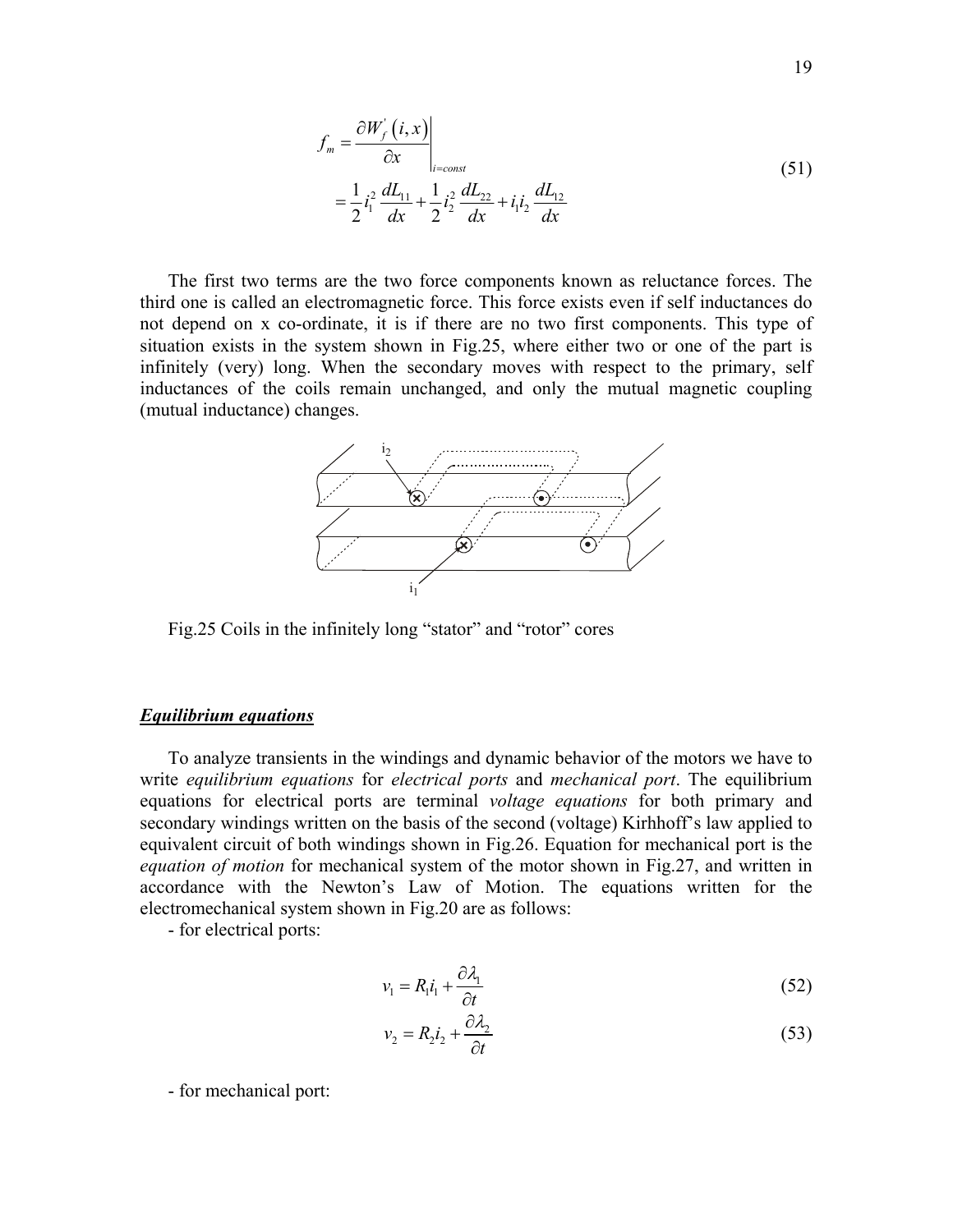$$
f_m = M\frac{d^2x}{dt^2} + D\frac{dx}{dt} + f_L
$$
\n(54)

where:

- *M* is mass of the movable part
- *D* friction coefficient of the movable secondary part
- *fL* load force

In the above voltage equations the terminal voltages are equal to the voltage drops across the winding resistances and the voltages  $e_1$  and  $e_2$  (see Fig.26) induced in the windings by the fluxes linked with them. In the motion equation the electromagnetic force developed by the motor is equal to the inertia force, friction force and load force.



Fig.26 Equivalent circuit of the electromechanical system in Fig.20



Fig.27 Equivalent mechanical system of the electromechanical system in Fig.20

The derivatives:

$$
\frac{\partial \lambda_1}{\partial t} = e_1 = \frac{\partial (L_{11}(x)i_1)}{\partial t} + \frac{\partial (L_{12}(x)i_2)}{\partial t} \n= L_{11}(x) \frac{di_1}{dt} + i_1 \frac{dL_{11}(x)}{dx} \frac{dx}{dt} + L_{12}(x) \frac{di_2}{dt} + i_2 \frac{dL_{12}(x)}{dx} \frac{dx}{dt}
$$
\n(55)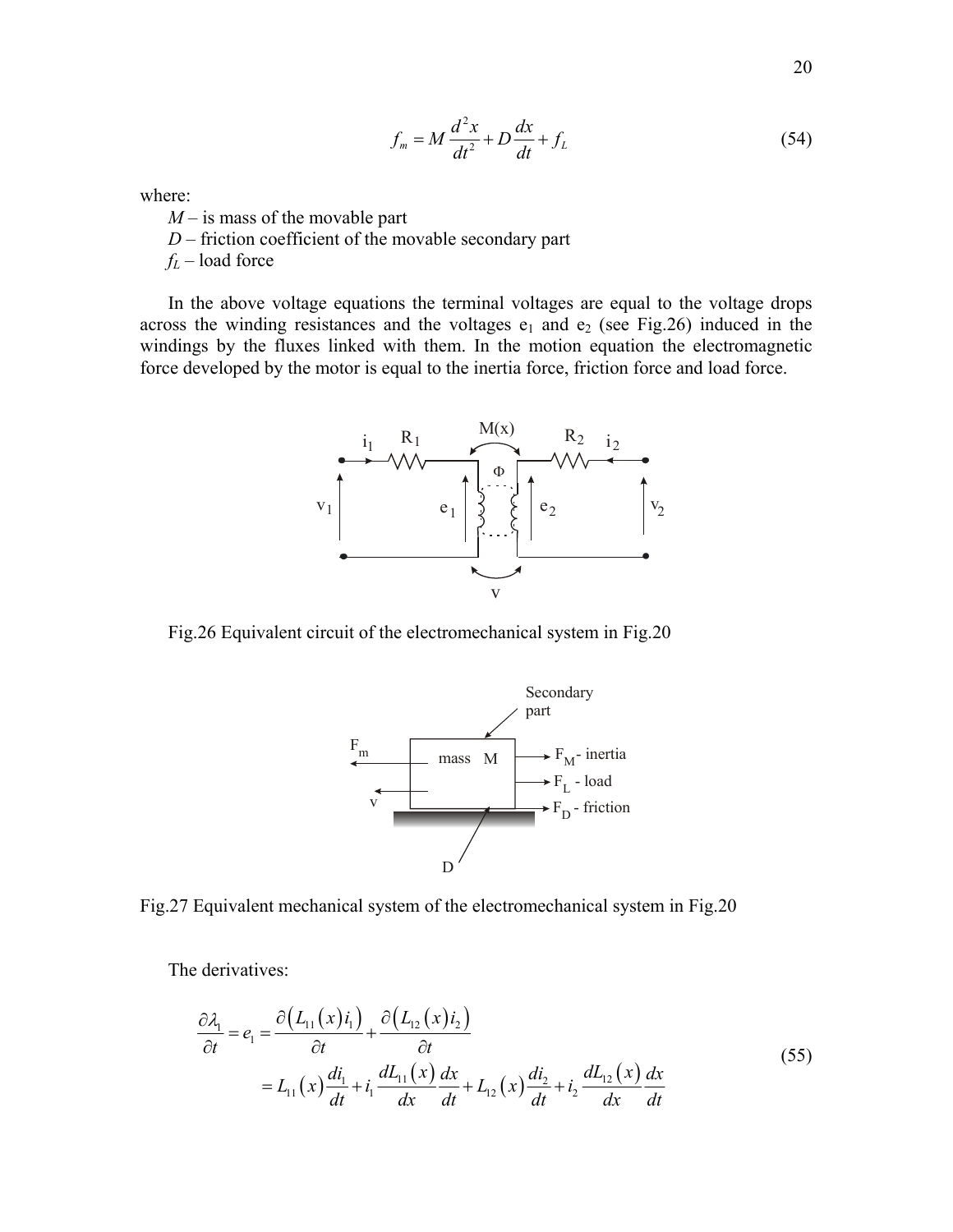$$
\frac{\partial \lambda_2}{\partial t} = e_2 = \frac{\partial \left( L_{22}(x) i_2 \right)}{\partial t} + \frac{\partial \left( L_{21}(x) i_1 \right)}{\partial t}
$$
\n
$$
= L_{22}(x) \frac{di_2}{dt} + i_2 \frac{dL_{22}(x)}{dx} \frac{dx}{dt} + L_{21}(x) \frac{di_1}{dt} + i_1 \frac{dL_{21}(x)}{dx} \frac{dx}{dt}
$$
\n(56)

# *Examples of electromechanical devices with a linear (oscillating) motion:*

- *transformer with moving coil* (for secondary voltage variation) (Fig.28)



### Fig.28 Equivalent circuit of transformer

Changing the distance between the coils we influence  $M(x)$  and we change the voltage  $e_2$  and  $v_2$ .

- *jumping ring* (Fig.29)



Fig.29 Jumping ring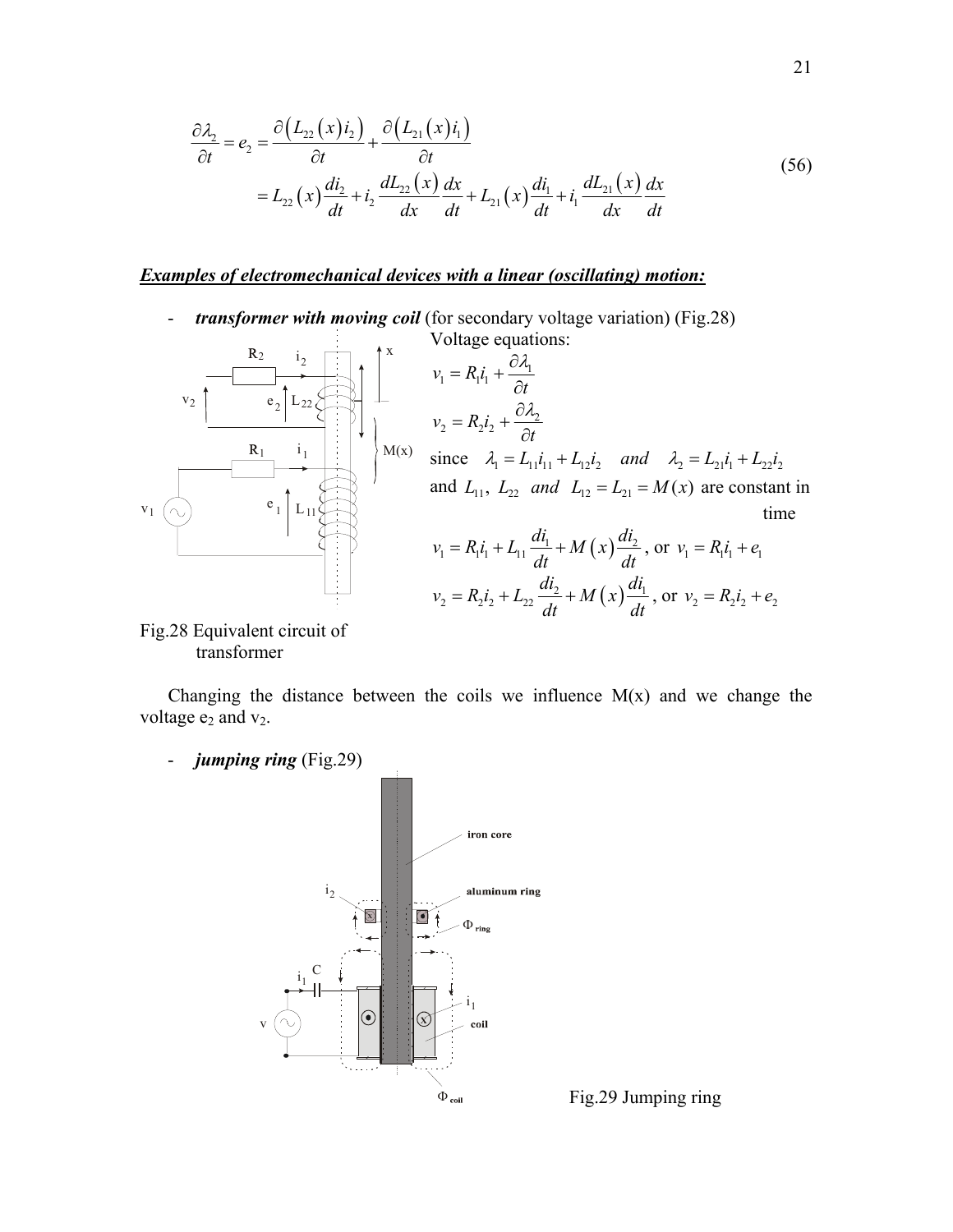<u>Idea of operation:</u> Magnetic flux of the coil  $\Phi_{\text{coil}}$  induces the voltage  $E_2$  (and the current  $i_2$ ) in the ring. The current  $i_2$  in the ring contributes to the flux  $\Phi_{ring}$ . This flux opposes the flux  $\Phi_{\text{coil}}$  according to phasor diagram in Fig.30.b (the inductances  $L_{11}$  and  $E_{22}$  are assumed to be much greater than the resistances  $R_1$  and  $R_2$ ). As the result the ring is repelled out of the coil.



Fig.30 Equivalent circuit of the *jumping ring* (a), and its phasor diagram (b)

When the distance between the coil and ring changes, then the resultant inductance of the coil is changing too. If the capacitor C has the value that brings the coil circuit into resonance when the ring is at lowest position, then the heavy coil current contributes to the strong force that repels the ring upwards. When the ring is far from the coil the resonance disappears, consequently the lifting force goes to zero and the ring falls down. There the resonance occurs again and the ring is repelled again. The resultant effect is the jumping ring. The equivalent circuit of the device with jumping ring is shown in Fig.30.a.

#### - *induction linear oscillator* (Fig.31)

The phenomenon described above is applied in induction oscillation motor shown schematically in Fig.31. Two coils are placed at the ends of the ferromagnetic bar. Both



Fig.31 Scheme of induction linear oscillator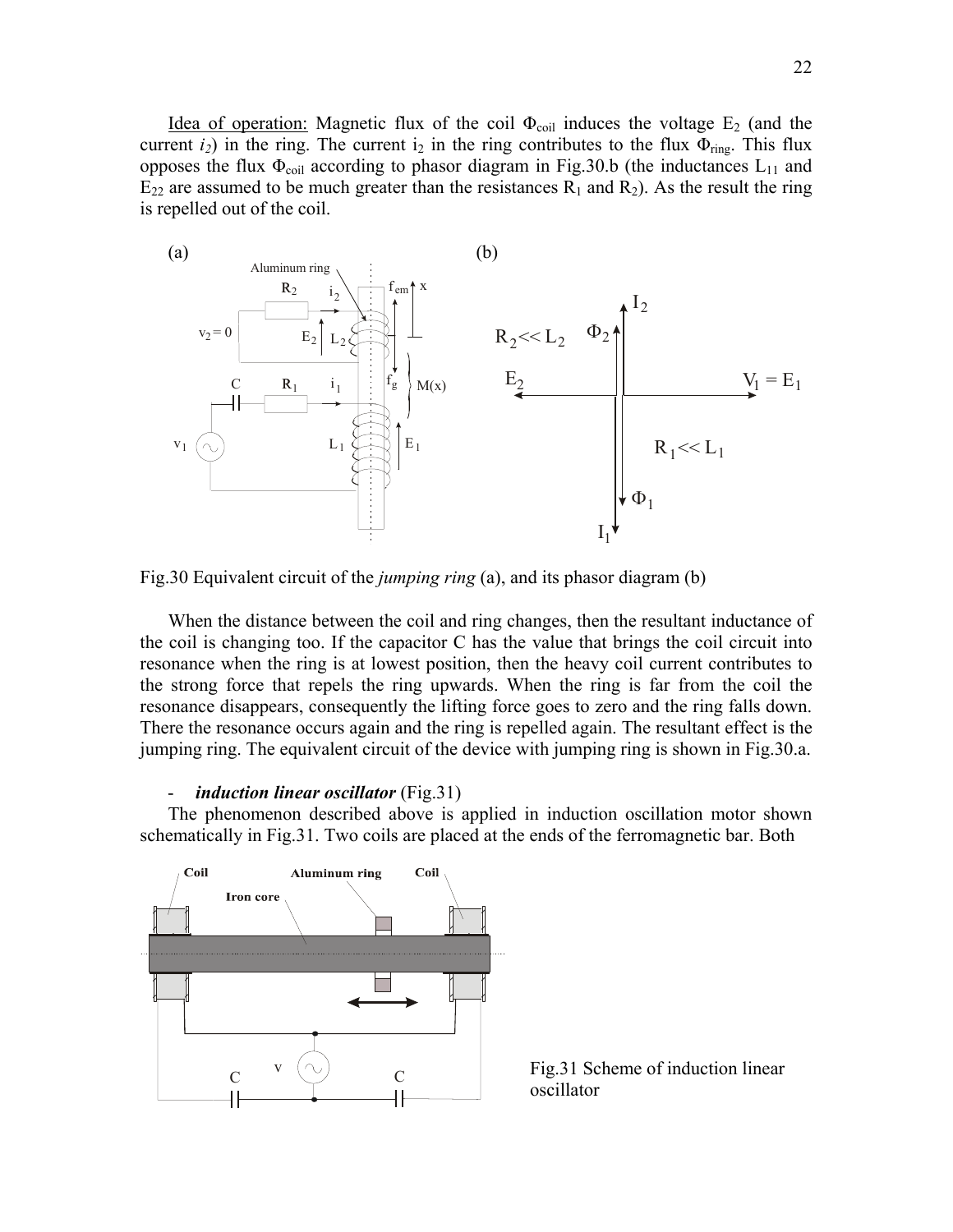are connected in parallel to the AC source via capacitors. If the ring placed between them is close to one of the coil then the resonance occur in the coil and strong repulsion produced force throws the ring to the other coil. When the ring appears close to this coil the resonance of this coil will contributes to the repulsion of the ring to the opposite coil. Consequently, the ring oscillates between the coils.

### - *Reluctance linear oscillator* (Fig.32)

The ferromagnetic bar loosely placed in the coil is suspended by the attractive magnetic force produced by the coil magnetic flux (Fig.32.a). When the bar moves in the coil the coil inductance changes its value. If the capacitor connected in series to the coil is chosen to put the circuit into resonance when the bar is at lower position (see Fig.32.b), then, due to the heavy resonance current, a strong magnetic force pulls the bar upwards into the coil. There the circuit is out of resonance and due to the small current (and no magnetic force at the center of the coil) the bar falls down. When it comes at the end of the coil the resonance appears again, pulling the bar upwards. In consequence the bar will oscillate in vertical position.

If the coil is placed in horizontal position as in Fig.33, then the resonance current appear at both ends. The bar will oscillate in horizontal position. To increase the efficiency of the oscillator *end-rings* are placed at both ends (see Fig.34). At the end of the bar track the kinetic energy of the moving bar is not lost but converted into the potential energy of the spring and next returned to the bar. This reluctance oscillator is more efficient than the induction oscillator because there are no current losses in the moving part.



Fig.32 Circuit diagrams: (a) ferromagnetic bar suspended by the magnetic field, (b) electromagnetic device with jumping ferromagnetic bar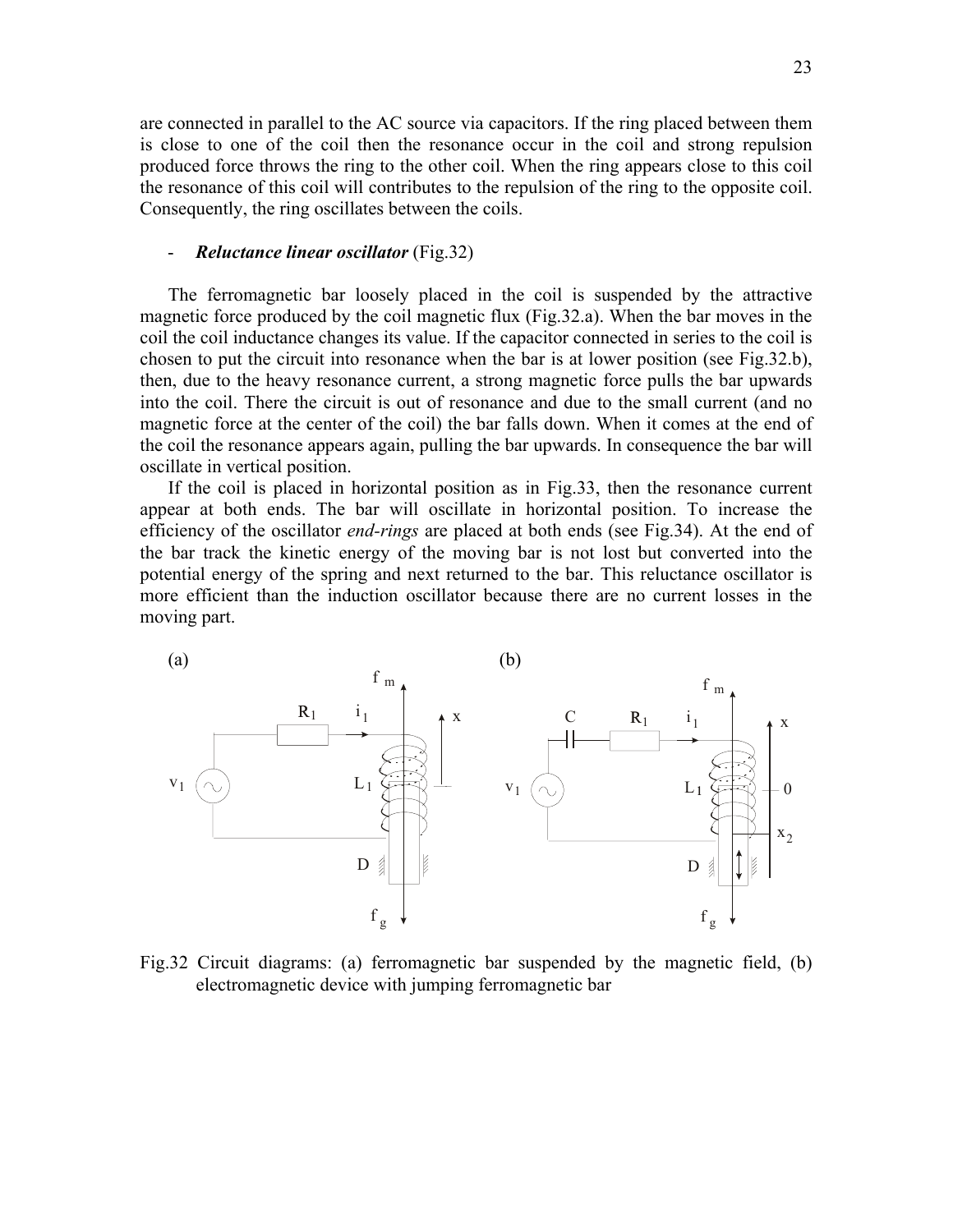

Fig.33 Scheme of the reluctance linear oscillator with the current and coil inductance characteristics



Fig.34 Reluctance linear oscillator with end springs

# 2.3.2 Torque in rotating machines

Let us consider the rotating electromagnetic system shown in Fig.35, in which the stator possesses winding 1 and the rotor – winding 2. The field co-energy is expressed by Eqn.50. The torque developed by the motor is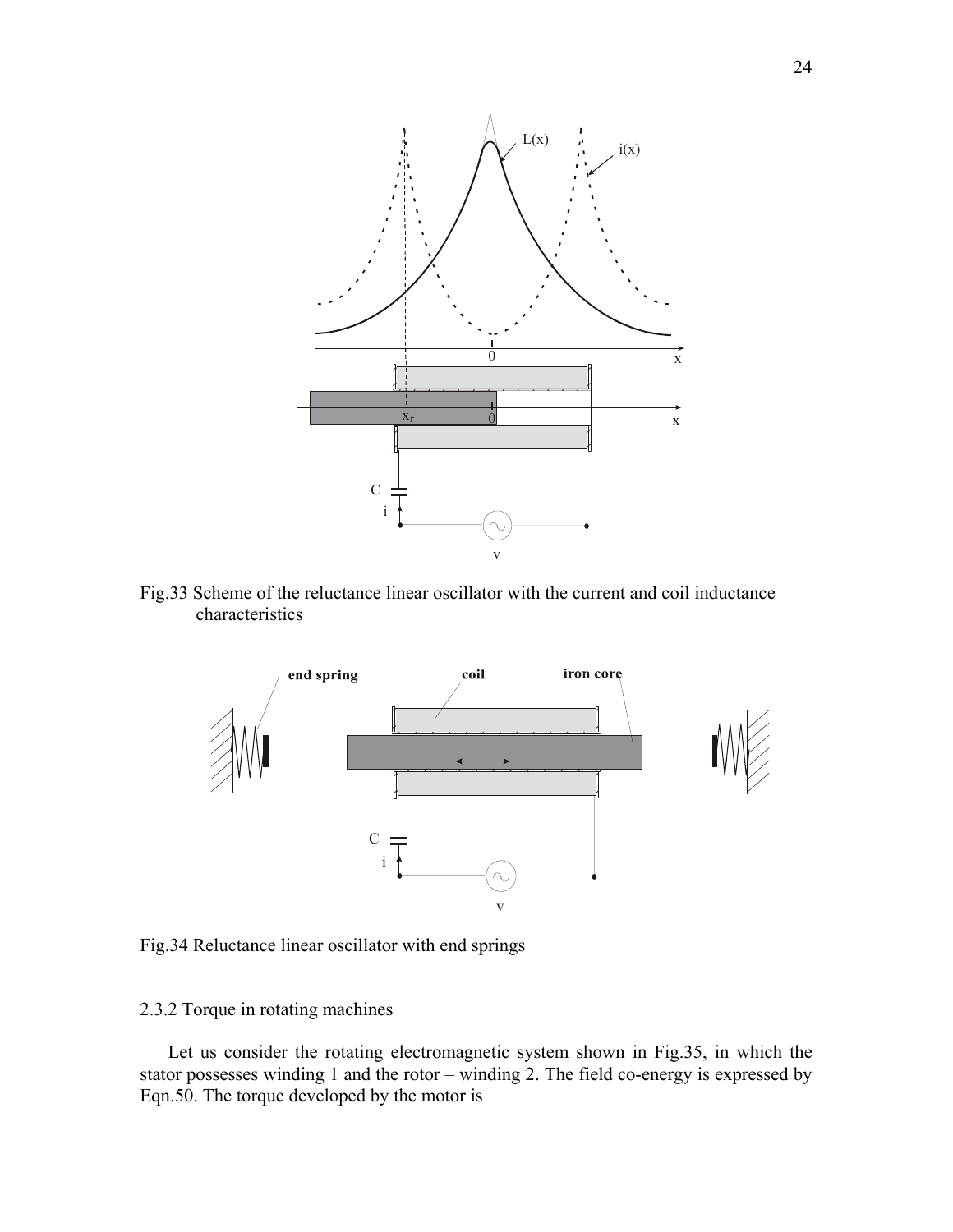$$
T = \frac{\partial W'_f(i, \theta)}{\partial \theta}\Big|_{i=\text{const}} \tag{57}
$$

From Eqs.50 and 57:

$$
T = \frac{1}{2}i_1^2 \frac{dL_{11}}{d\theta} + \frac{1}{2}i_2^2 \frac{dL_{22}}{d\theta} + i_1 i_2 \frac{dL_{12}}{d\theta}
$$
 (58)



Fig.35 Rotary motor with salient pole stator and rotor

The first two terms are reluctance torques and the third one is an electromagnetic torque. For the motor with the round rotor (Fig.36) there is no torque represented by the first term, since the self inductance of the stator  $L_{II}$  does not depend on the position of the torque (the magnetic flux generated by the first winding does not change as the rotor rotates). Therefore the torque of this motor is described by the following equation:



Fig.36 Motor with the salient pole stator and round rotor

Suppose the stator has cylindrical structure and the rotor has salient magnetic poles as shown in Fig.37. In such a motor, known as synchronous motor with salient poles, the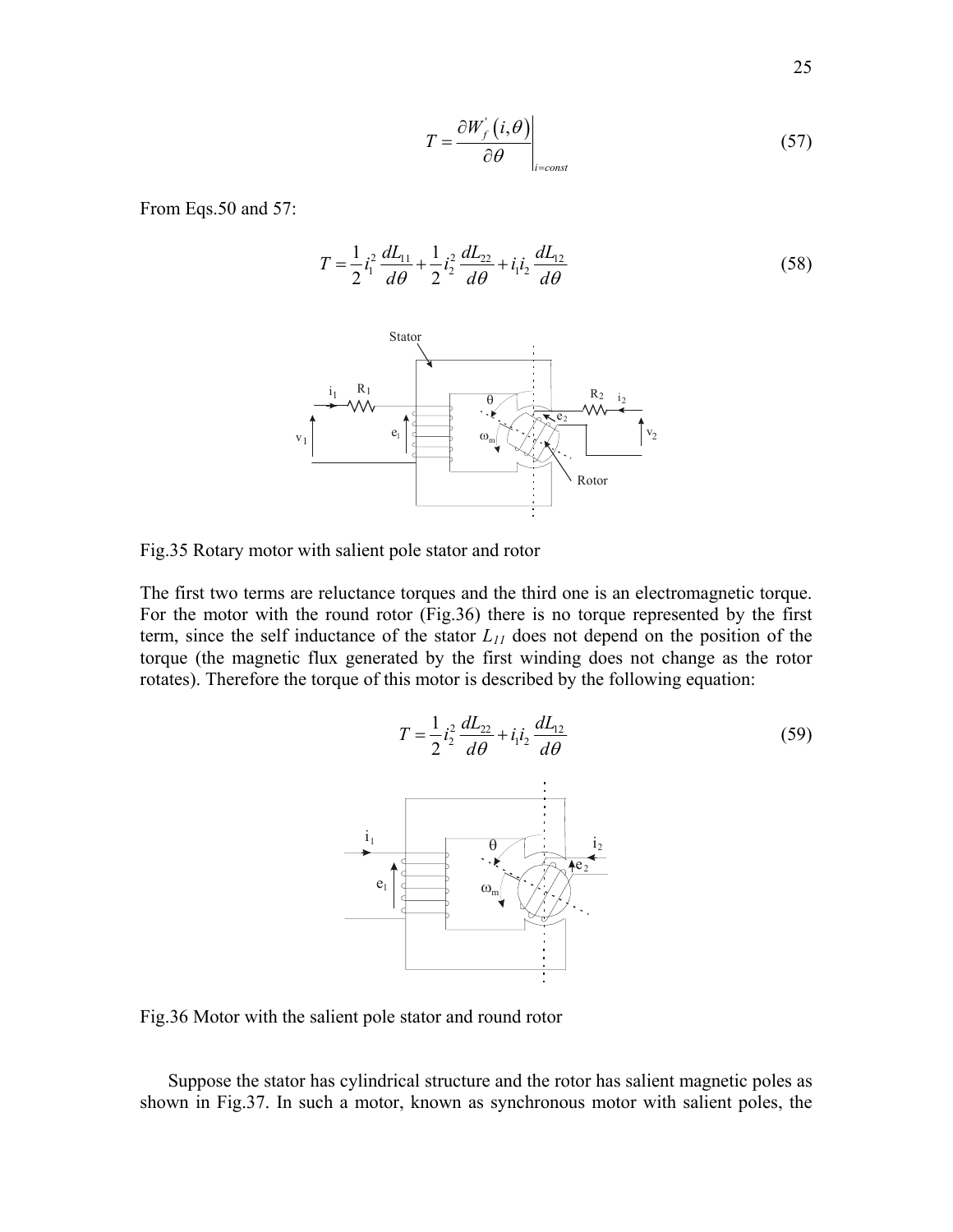self inductance of the rotor winding  $L_{22}$  does not change as the rotor rotates. Therefore the torque equation takes the form:

$$
T = \frac{1}{2}i_1^2 \frac{dL_{11}}{d\theta} + i_1 i_2 \frac{dL_{12}}{d\theta}
$$
 (60)

The first term is the reluctance torque, and the second one is known as a synchronous torque.



Fig.37 Motor with round stator and salient pole rotor

## *Machines with cylindrical stator and rotor*

A scheme of cylindrical machine is shown in Fig.38. The self inductances are constant and therefore no reluctance torque is produced. The torque developed by the motor is



Fig.38 Motor with cylindrical stator and rotor

Let the mutual inductance changes sinusoidally: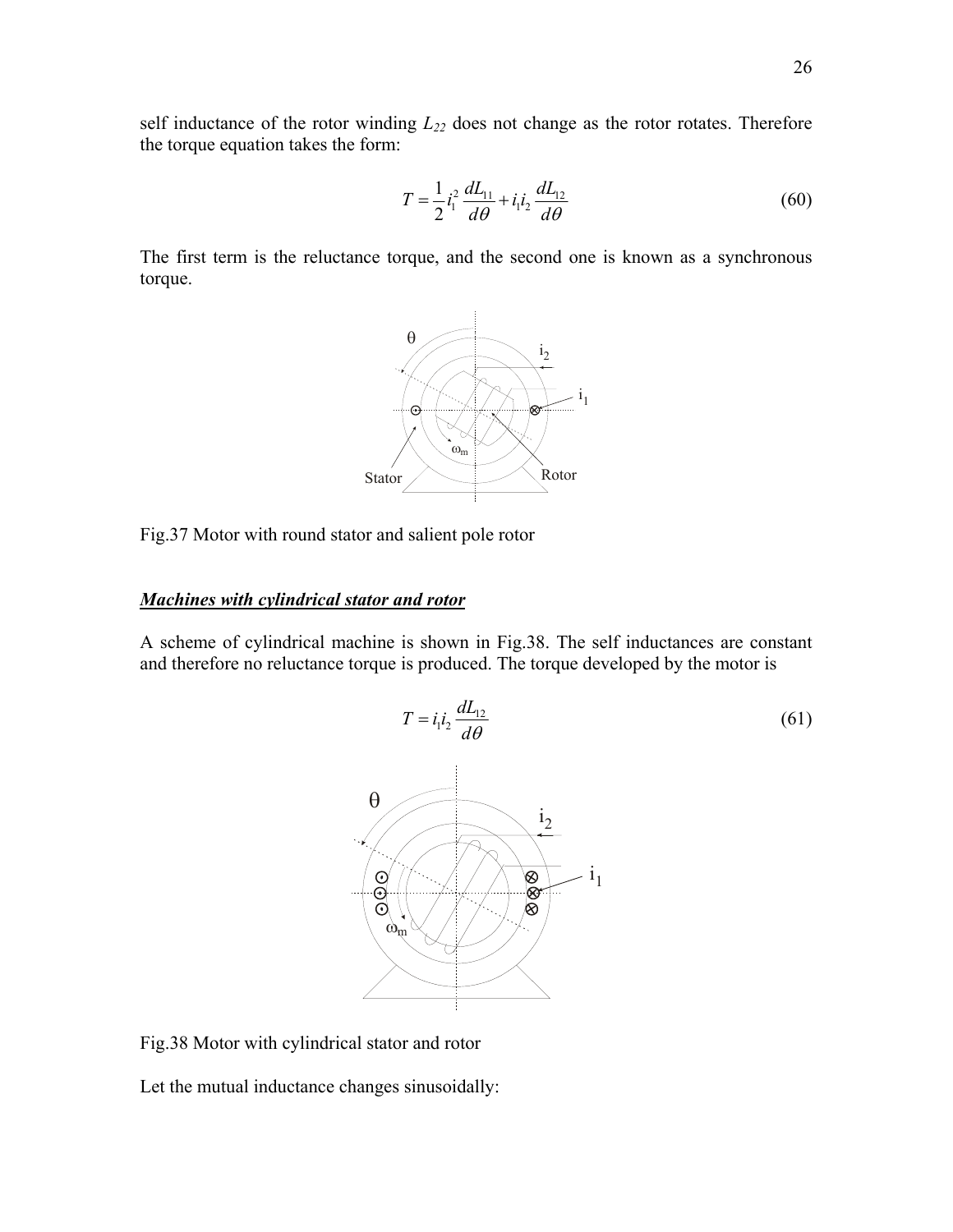$$
L_{12} = M\cos\theta\tag{62}
$$

where:  $M -$  is the peak value of mutual inductance

 $\theta$  – is the angle between the magnetic axis of the stator and rotor windings.

Let the currents in the two windings be:

$$
i_1 = I_{1m} \cos \omega_1 t \tag{63}
$$

$$
i_2 = I_{2m} \cos(\omega_2 t + \alpha) \tag{64}
$$

The position of the rotor with respect to the stator depends on rotor speed and is:

$$
\theta = \omega_m t + \delta \tag{65}
$$

where:  $\omega_m$  – is the angular velocity of the rotor  $\delta$  – is the rotor position at  $t = 0$ 

From Eqns.61, 62, 63, 64 and 56 we have:

$$
T = -I_{1m}I_{2m}M\cos\omega_{1}t\cos(\omega_{2}t+\alpha)\sin(\omega_{m}t+\delta)
$$
  
\n
$$
= -\frac{I_{1m}I_{2m}M}{4}\left\{\sin\left[\left(\omega_{m} + \left(\omega_{1} + \omega_{2}\right)\right)t + \alpha + \delta\right]\right.
$$
  
\n
$$
+ \sin\left[\left(\omega_{m} - \left(\omega_{1} + \omega_{2}\right)\right)t - \alpha + \delta\right]
$$
  
\n
$$
+ \sin\left[\left(\omega_{m} + \left(\omega_{1} - \omega_{2}\right)\right)t - \alpha + \delta\right]
$$
  
\n
$$
+ \sin\left[\left(\omega_{m} - \left(\omega_{1} - \omega_{2}\right)\right)t + \alpha + \delta\right]
$$
  
\n(66)

The torque is the sum of four components, which vary sinusoidally with time. Therefore the average value of each component is zero unless the coefficients of t are zero. Thus the average torque will be nonzero if:

$$
\omega_m = \pm (\omega_1 \pm \omega_2) \tag{67}
$$

The machine will develop average torque if it rotates in either direction at a speed that is equal to the sum or difference of the angular frequencies  $\omega = 2\pi f$  of the stator and the rotor currents

$$
|\omega_m| = |\omega_1 \pm \omega_2| \tag{68}
$$

There are two practical cases:

1)  $\omega_2 = 0$ ,  $\alpha = 0$ ,  $\omega_m = \omega_l$ : (single-phase synchronous machine). Rotor carries dc current, stator ac current.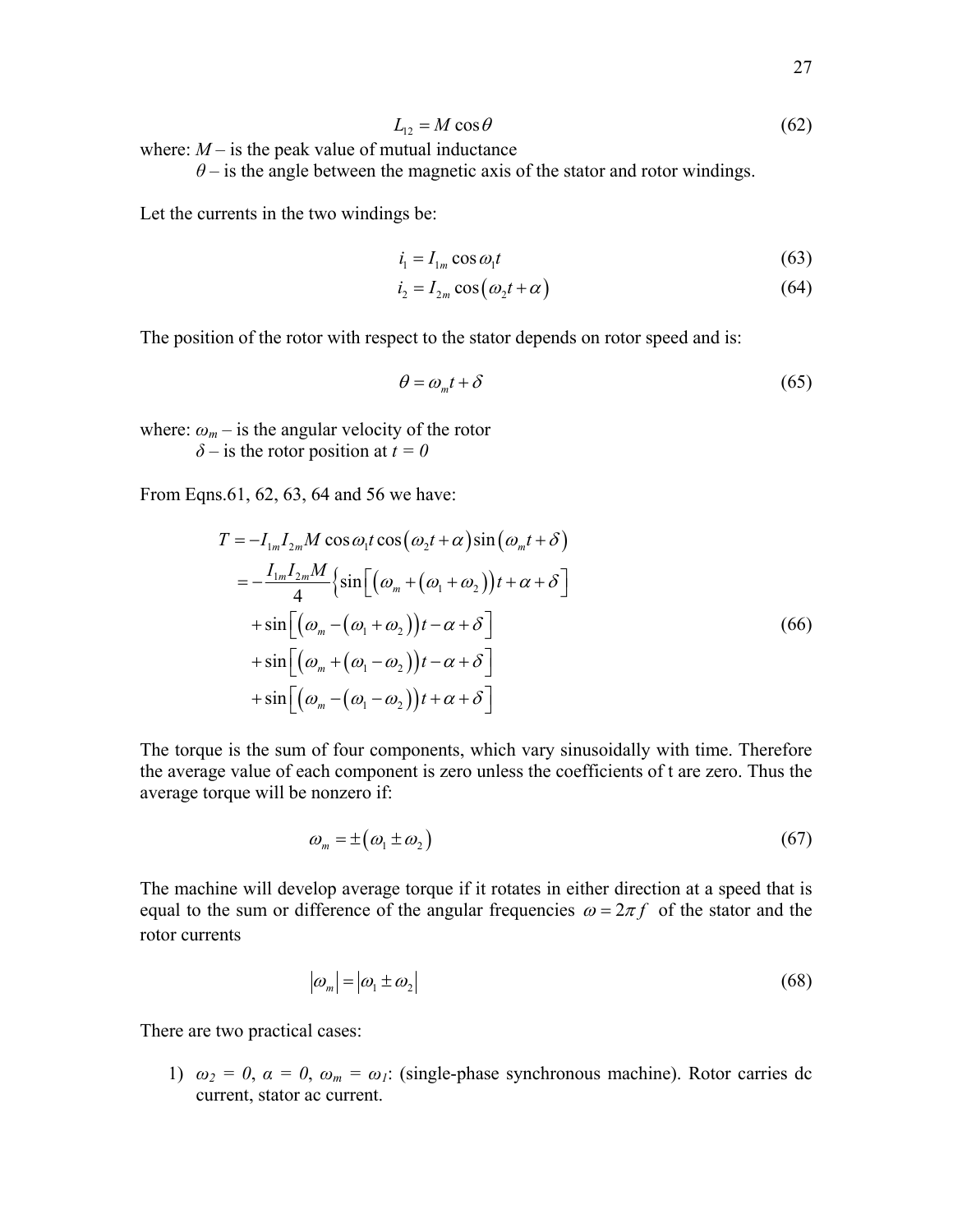For these conditions, from Eqn.66

$$
T = -\frac{I_{1m}I_{2m}M}{2} \left\{ \sin(2\omega_1 t + \delta) + \sin \delta \right\}
$$
 (69)

The instantaneous torque is pulsating. It will be constant for poly-phase machine. To find the average torque from Eqn.69 we see that average of  $sin(2\omega_1 t + \delta)$  is zero. It means the average torque is:

$$
T_{av} = -\frac{I_1 I_2 M}{2} \sin \delta \tag{70}
$$

If  $\omega_m = 0$  (at starting) the (single-phase) machine does not develop the average torque.

2)  $\omega_m = \omega_1 - \omega_2$  (asynchronous single-phase motor). Both stator and the rotor carry ac currents at different frequencies and rotor speed  $\omega_m \neq \omega_1$  and  $\omega_m \neq \omega_2$ 

From Eq.66

$$
T = -\frac{I_{1m}I_{2m}M}{2} \left\{ \sin(2\omega_1 t + \alpha + \delta) + \sin(-2\omega_2 t - \alpha + \delta) + \sin(2\omega_1 t - 2\omega_2 t - \alpha + \delta) + \sin(\alpha + \delta) \right\}
$$
\n(71)

The instantaneous torque is pulsating (it is constant in poly-phase motor). The average value of the torque is:

$$
T_{av} = -\frac{I_{1m}I_{2m}M}{4}\sin\left(\alpha + \delta\right) \tag{72}
$$

At  $\omega_m = 0$  the average torque is zero. A single-phase machine should be brought to the speed different than *0* so it can produce an average torque.

This is the principle of operation of induction motor.

### *Equilibrium equations*

Similar as for linear motor the equilibrium equations for rotating machine are as follows:

for electrical ports: *voltage equations* (the same as Eqns.52 and 53).

$$
v_1 = R_1 i_1 + \frac{\partial \lambda_1}{\partial t} \tag{73}
$$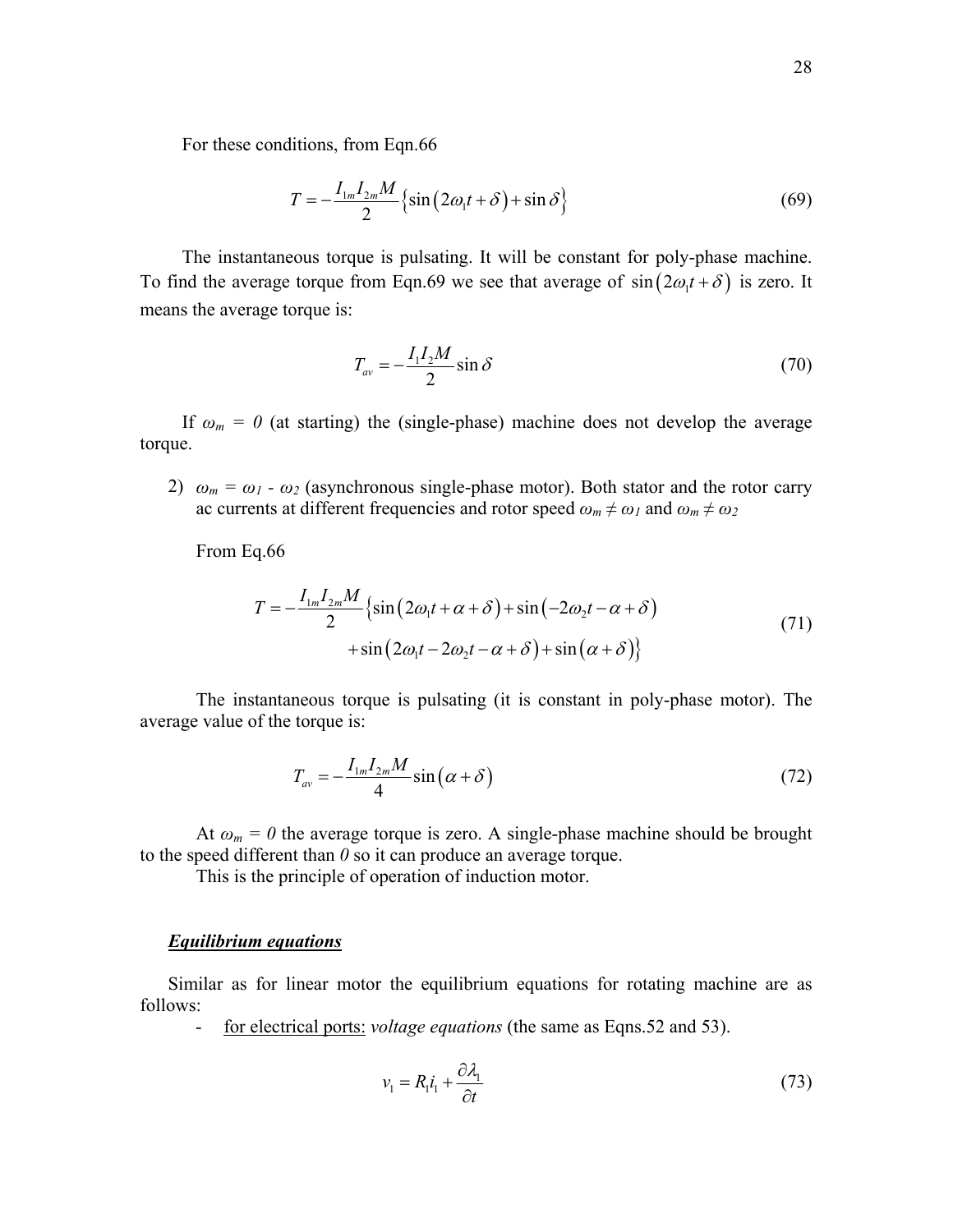$$
v_2 = R_2 i_2 + \frac{\partial \lambda_2}{\partial t} \tag{74}
$$

The derivatives:

$$
\frac{\partial \lambda_1}{\partial t} = \frac{\partial (L_{11}(\theta)i_1)}{\partial t} + \frac{\partial (L_{12}(\theta)i_2)}{\partial t} \n= L_{11}(\theta) \frac{di_1}{dt} + i_1 \frac{dL_{11}(\theta)}{d\theta} \frac{d\theta}{dt} + L_{12}(\theta) \frac{di_2}{dt} + i_2 \frac{dL_{12}(\theta)}{d\theta} \frac{d\theta}{dt}
$$
\n(75)

$$
\frac{\partial \lambda_2}{\partial t} = \frac{\partial (L_{22}(\theta)i_2)}{\partial t} + \frac{\partial (L_{21}(\theta)i_1)}{\partial t} \n= L_{22}(\theta) \frac{di_2}{dt} + i_2 \frac{dL_{22}(\theta)}{d\theta} \frac{d\theta}{dt} + L_{21}(\theta) \frac{di_1}{dt} + i_1 \frac{dL_{21}(\theta)}{d\theta} \frac{d\theta}{dt}
$$
\n(76)

The term  $\frac{\partial \theta}{\partial t} = \omega_m$  $\frac{\partial \theta}{\partial t} = \omega_m$  is the angular speed of the rotor. For the motor considered the mutual inductances  $L_{12} = L_{21} = M$ , thus:

$$
e_1 = \frac{\partial \lambda_1}{\partial t} = L_{11}(\theta) \frac{di_1}{dt} + i_1 \frac{dL_{11}(\theta)}{d\theta} \omega_m + M(\theta) \frac{di_2}{dt} + i_2 \frac{dM(\theta)}{d\theta} \omega_m \tag{77}
$$

$$
e_2 = \frac{\partial \lambda_2}{\partial t} = L_{22}(\theta) \frac{di_2}{dt} + i_2 \frac{dL_{22}(\theta)}{d\theta} \omega_m + M(\theta) \frac{di_1}{dt} + i_1 \frac{dM(\theta)}{d\theta} \omega_m
$$
 (78)

The voltages induced in the windings (see Fig.36) form two groups. The first one contains the voltages:

$$
e_{1t} = L_{11}\left(\theta\right)\frac{di_1}{dt} + M\left(\theta\right)\frac{di_2}{dt} \tag{79}
$$

$$
e_{2t} = L_{22}(\theta) \frac{di_2}{dt} + M(\theta) \frac{di_1}{dt}
$$
\n(80)

induced due to the variation in time of the magnetic fluxes represented by the currents that generate them. These types of voltages are induced in transformers (index *t*). The second group:

$$
e_{1r} = i_1 \frac{dL_{11}(\theta)}{d\theta} \omega_m + i_2 \frac{dM(\theta)}{d\theta} \omega_m
$$
\n(81)

$$
e_{2r} = i_2 \frac{dL_{22}(\theta)}{d\theta} \omega_m + i_1 \frac{dM(\theta)}{d\theta} \omega_m
$$
 (82)